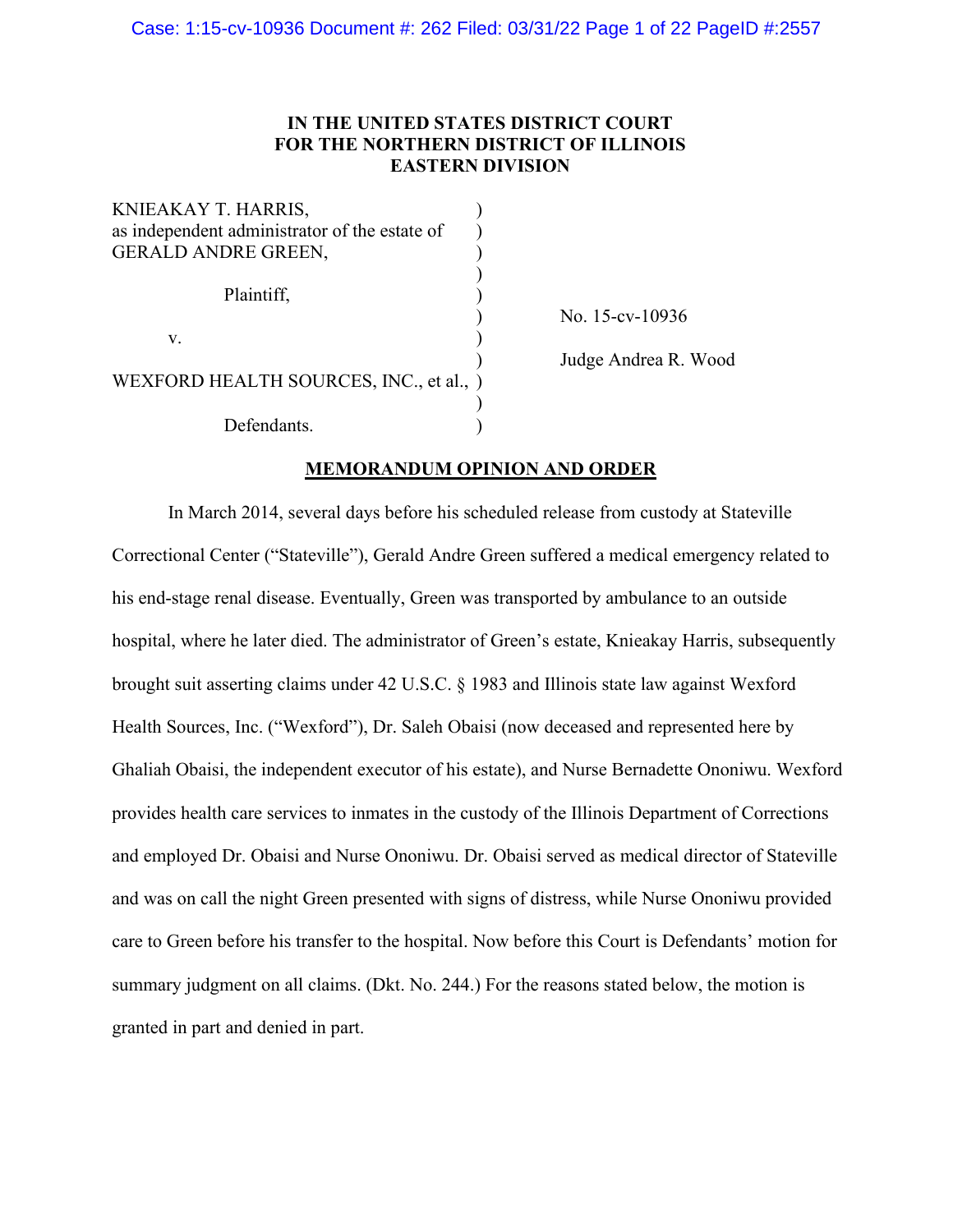# **BACKGROUND**

Unless otherwise noted, the following facts are undisputed.

Green was a prisoner in the custody of the Illinois Department of Corrections ("IDOC") housed at Stateville. (Pl.'s Resp. to Def.'s Statement of Material Facts ("PRDMF") ¶ 7, Dkt. No. 248.) Green suffered from severe hypertension (*i.e.*, high blood pressure) for years, eventually leading him to suffer from end-stage renal disease. (*Id.* ¶ 38.) Over the last seven years of his life, Green required hemodialysis ("dialysis") to treat his end-stage renal disease. (*Id.*) On February 25, 2014, one month before his death at age forty-two, Green was admitted to the intensive care unit at St. Joseph Medical Center. (*Id.* ¶ 42; Def.'s Statement of Material Facts ("DSMF"), Tubbs Rep., Ex. C at 2, Dkt. No. 245-3.) Green was hypertensive and suffering from fluid overload (*i.e.*, too much fluid in the body) and pulmonary edema (*i.e.*, excess fluid in the lungs). (PRDMF ¶ 42.) After stabilizing his blood pressure and dialyzing him, the hospital released Green and he was returned to the prison. (*Id.* ¶¶ 42–43.)

Green continued to receive dialysis at Stateville. (*Id.* ¶¶ 40, 44.) NaphCare Inc., not Wexford, provided the dialysis treatment.<sup>[1](#page-1-0)</sup> (*Id.* 16, n.1.) Green was also prescribed multiple medications to treat his hypertension. (Def.'s Resp. to Pl.'s Statement of Material Facts ("DRPMF") ¶ 27, Dkt. No. 250.) Medical records, however, indicate that Green may only have received one of those medications in March 2014. (*Id.* ¶ 30.) Additionally, it is not known whether Green received his regularly scheduled dialysis treatment on March 17, [2](#page-1-1)021.<sup>2</sup>

<span id="page-1-0"></span><sup>1</sup> Harris initially brought a claim against NaphCare for negligent spoliation of evidence based on the loss of Green's dialysis records from the time immediately preceding his death. (*See* Fourth Am. Compl. ("FAC"), Dkt. No. 113.) That claim has settled. (*See* Stipulation of Dismissal, Dkt. No. 222.)

<span id="page-1-1"></span><sup>2</sup> Harris maintains based on billing records that Green underwent dialysis (DRPMF ¶ 1), while Defendants point to medical records stating that Green declined dialysis. (PRDMF ¶ 44.) The Court finds this dispute immaterial to the present motion for summary judgment, as the claims asserted against Defendants relate only to the events of the early morning hours of March 19, 2014.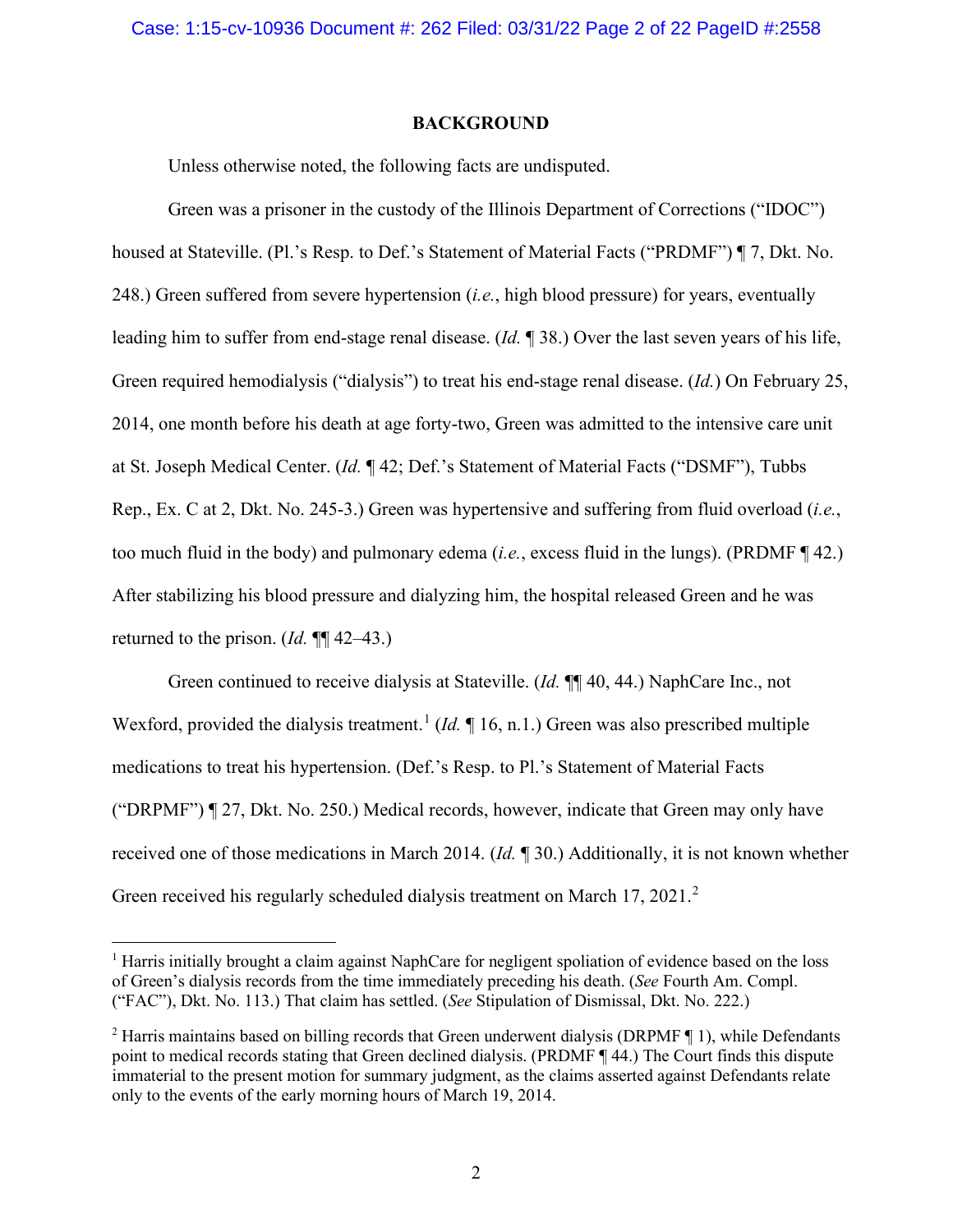#### Case: 1:15-cv-10936 Document #: 262 Filed: 03/31/22 Page 3 of 22 PageID #:2559

Regardless, all agree that in the early morning hours of March 19, 2014, Green was being prepared for dialysis when he presented with shortness of breath. (PRDMF ¶ 45.) As a result, rather than starting dialysis, dialysis tech Lucinia Martin transported Green by wheelchair to the urgent care facility around 2:00 a.m. (*Id*.; DRPMF ¶ 6.) Nurse Ononiwu was staffed at the urgent care area of the infirmary that night. (PRDMF ¶ 19; DRPMF ¶ 8.) Upon Green's arrival, Nurse Ononiwu was informed by Martin that Green had complained of shortness of breath and chest pain. (PRDMF ¶ 19; Pl.'s Statement of Material Facts ("PSMF"), Martin Dep., Ex. 11 at 35:9–11, Dkt. No. 249-11.)

What happened next is subject to disagreement, although some elements of the narrative remain uncontested. The parties do not dispute that Nurse Ononiwu did not have any involvement in Green's medical care prior to the occurrence at issue and that her first (and only) interaction with Green began at 2:00 a.m. on March 19, 2014. (PRDMF ¶ 15.) Nor do the parties dispute that Nurse Ononiwu was responsible for drafting the progress notes for Green on the night in question. (*Id.* ¶ 18.) The parties also agree on the timeline of events, Green's condition during this time, and (most of) the treatment rendered to him as detailed in the medical notes compiled by Nurse Ononiwu.

As noted, Green was transferred from the dialysis room, then-staffed by a dialysis nurse and tech, to the urgent care area around 2:00 a.m. by dialysis staff, after he showed shortness of breath. (*Id.* ¶ 16.) Upon his arrival, Nurse Ononiwu took Green's vital signs and performed a physical assessment, noting that he presented as having difficulty breathing and that he had been brought to urgent care by a dialysis provider after complaining of shortness of breath and chest pain upon entering the dialysis unit. (*Id.* ¶ 19.) At 2:00 a.m., Green's blood pressure was 260/140, his heart rate was 65, his respiration rate was 23, and his oxygen saturation was 72. (*Id.* ¶ 18.) The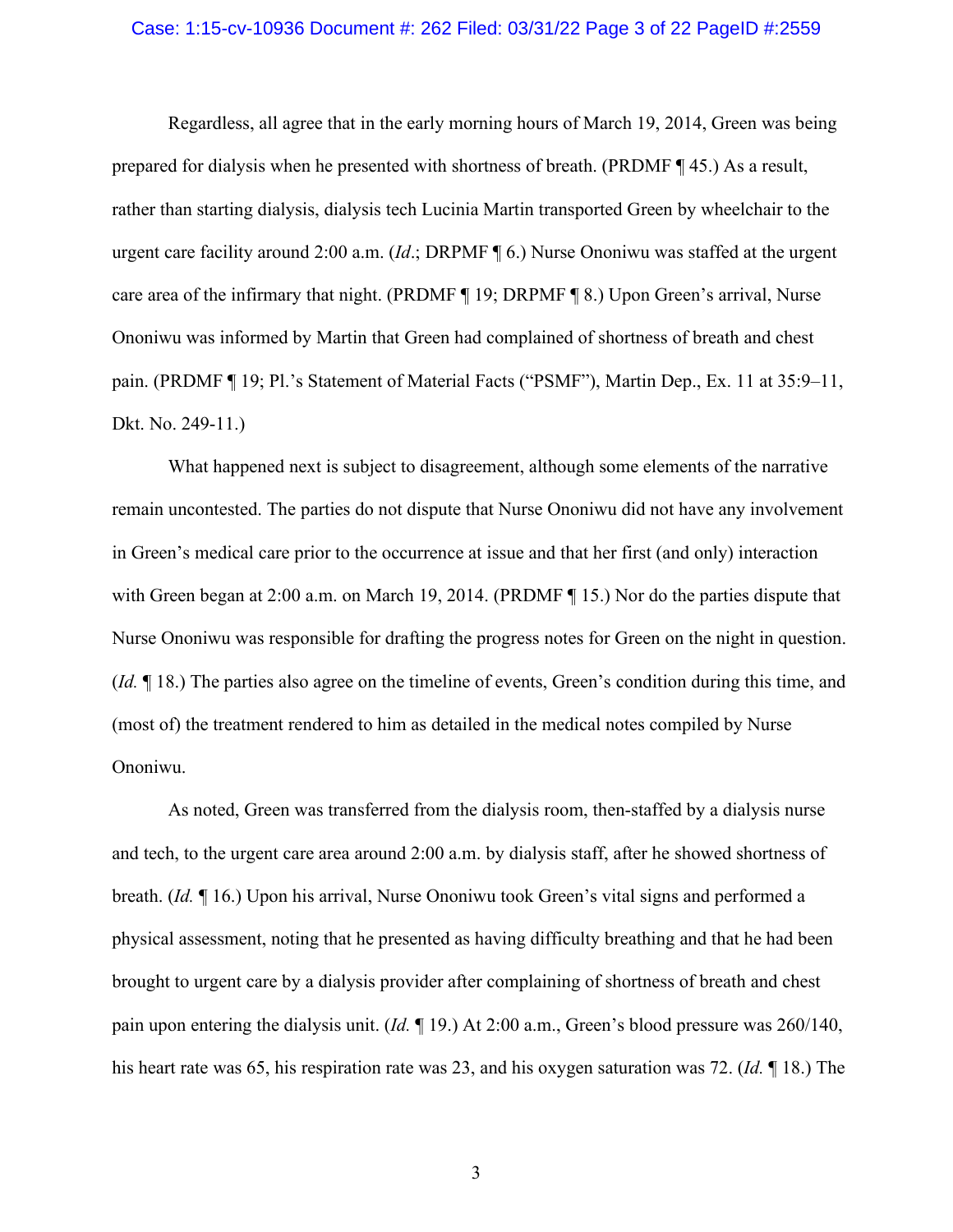#### Case: 1:15-cv-10936 Document #: 262 Filed: 03/31/22 Page 4 of 22 PageID #:2560

notes state that, at 2:05 a.m., Nurse Ononiwu attempted to call Dr. Obaisi, the medical director for Stateville, but was unable to reach him. (*Id.* ¶¶ 3, 21.) Following IDOC procedure, Nurse Ononiwu then called Dr. Ahmed (medical director of the Northern Regional Center, the receiving institution for Stateville). [3](#page-3-0) (*Id.* ¶ 21.) After Nurse Ononiwu relayed Green's vitals and physical assessment, Dr. Ahmed directed her to transfer Green to the hospital. (*Id.*) Nurse Ononiwu testified that she immediately called an ambulance (DSMF, Ononiwu Dep., Ex. A, 167:18–20, Dkt. No. 245-1), and Harris does not dispute that she did so.

At 2:07 a.m., the notes state that Green was given 0.4 milligrams of nitro and an IV 0.9 percent sodium chloride (saline) was started while Green was still on oxygen. (PRDMF ¶ 22.) Eight minutes later, at 2:15 a.m., Nurse Ononiwu wrote another note listing Green's vital signs and noting that the nitro, oxygen, and IV were still on. (*Id.* ¶ 23.) As to the IV, the note stated "IV 0.9 percent still infusing while waiting for the ambulance to arrive." (*Id.*) At 2:30 a.m., another note indicated that the IV was "still infusing" and updated Green's stats. (*Id.* ¶ 24.) Nurse Ononiwu did not record the rate of infusion for the IV, nor could she later recall the rate. (DRPMF ¶ 11.) Finally, the ambulance arrived and Green was transferred out of Stateville at 2:50 a.m. (PRDMF ¶ 26.) Green was subsequently dialyzed at the outside hospital, with more than six liters of fluid removed from his body over the course of three sessions. (DRPMF ¶ 4.)

Although this general timeline is undisputed, Nurse Ononiwu's involvement with and the details around the saline IV remain contested. Harris asserts that Nurse Ononiwu, and Nurse Ononiwu only, was present in the infirmary that night. (*Id.* ¶ 8.). To support this position, Harris notes that when Martin brought Green to the urgent care section of the medical wing, Nurse Ononiwu was alone. (*Id.*) According to Harris, Nurse Ononiwu was, if not personally responsible

<span id="page-3-0"></span><sup>&</sup>lt;sup>3</sup> The record does not reflect a first name for Dr. Ahmed.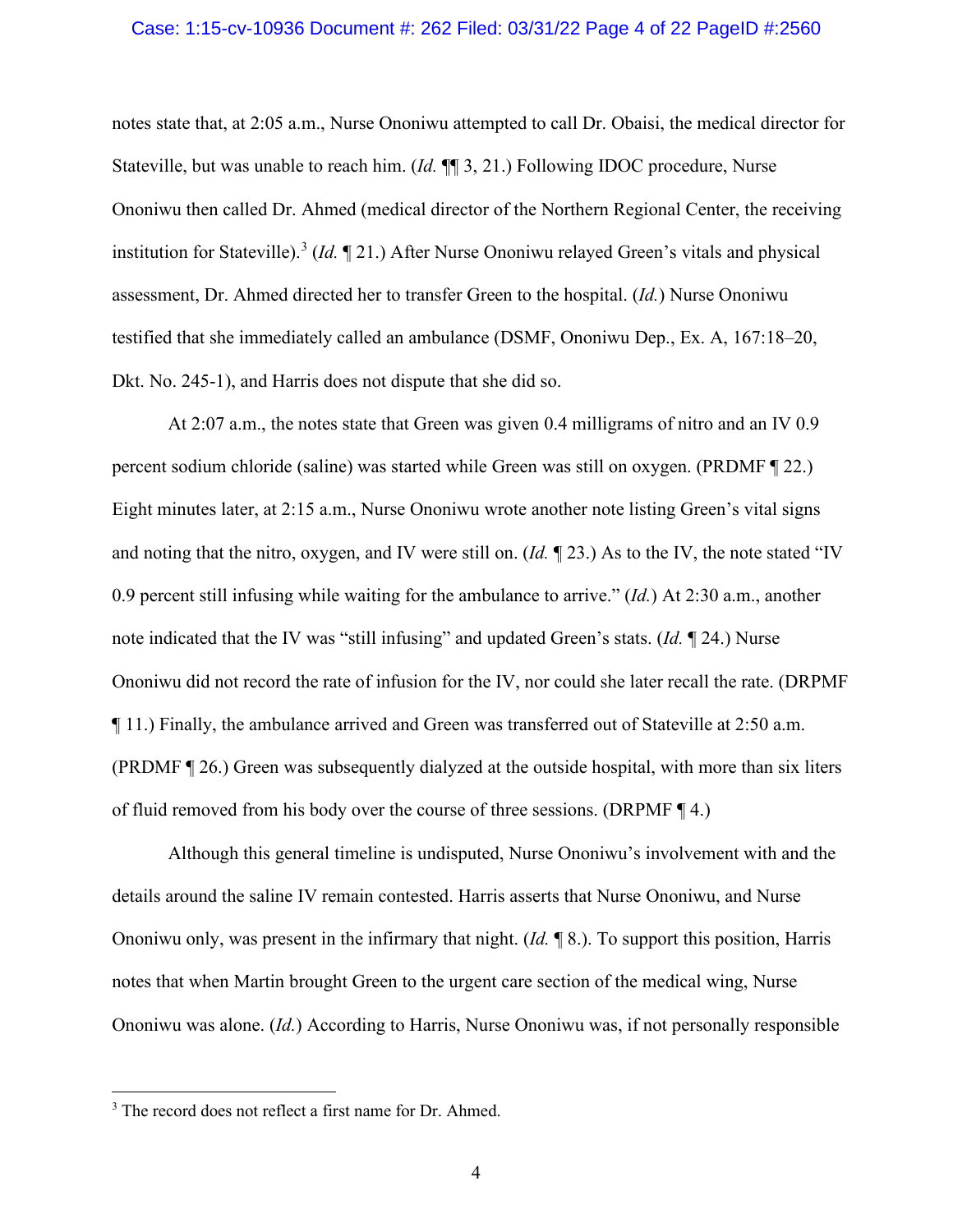## Case: 1:15-cv-10936 Document #: 262 Filed: 03/31/22 Page 5 of 22 PageID #:2561

for all aspects of Green's care on the night of March 19, 2014, at least aware of the insertion of the IV and infusion of the saline solution. (*Id.* ¶¶ 10, 14.) In contrast, Defendants maintain that, other than taking initial vital signs and conducting an assessment, Nurse Ononiwu did not provide hands-on care of or treatment for Green. (PRDMF ¶ 29.) In particular, Defendants state that Nurse Ononiwu neither administered the IV nor gave an order for anyone else to do so. (*Id.* ¶ 28.) Instead, according to Defendants, Nurse Ononiwu was only responsible for calling doctors and preparing to transfer Green, while other nurses actually treated Green, including by inserting the IV. (*Id.* ¶¶ 27–28.)

Both sides have also provided conflicting expert reports as to both the likely meaning of the medical notes indicating that Green was receiving an "infusion" of saline solution through an IV and the appropriateness of that form of treatment. Defendants offer expert reports by Dr. Kennon Tubbs, a physician who practices in a correctional facility, and Dr. David Leehey, a professor of medicine and nephrology at Loyola University of Chicago Medical Center. Both doctors opine that the IV was likely placed to provide access in the event emergency medication was needed. (Tubbs Rep. at 4. DSMF, Leehey Rep., Ex. E at 2, Dkt. No. 245-5.) Because the doctors believe the IV was inserted only as a placeholder, both opine that only a small volume of fluid would have been infused into Green, and therefore it likely did not contribute to his death. (PRDMF  $\P$  50; Tubbs Rep. at [4](#page-4-0); Leehey Rep. at 2.) In fact, Dr. Tubbs states that the nurses<sup>4</sup> who treated Green were following the American Heart Association Advanced Cardiac Life Support (ACLS) protocol in inserting the IV, and that the failure do so would be a gross deviation from the standard of care. (PRDMF ¶ 49–50; Tubbs Rep. at 5.) Dr. Tubbs further suggests that leaving

<span id="page-4-0"></span><sup>4</sup> Both Dr. Tubbs and Dr. Leehey adopt Nurse Ononiwu's testimony that a team of nurses was responsible for any actions related to the IV.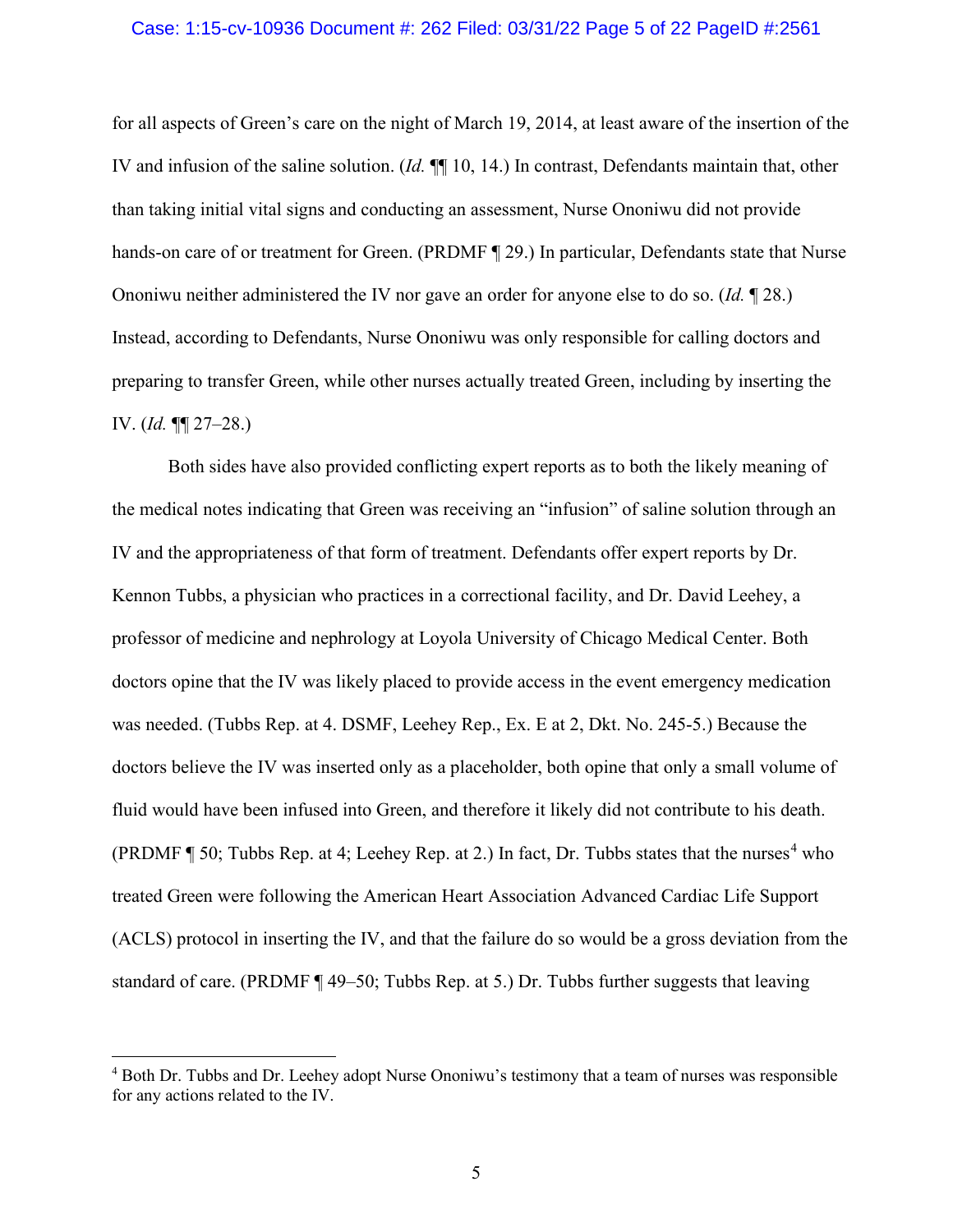# Case: 1:15-cv-10936 Document #: 262 Filed: 03/31/22 Page 6 of 22 PageID #:2562

Green at the prison to undergo dialysis (as suggested by Harris's expert), rather than initiating Green's transfer to the hospital to a higher level of care, would also constitute a deviation from the standard of care. (PRDMF ¶ 51; Tubbs Rep. at 4.))

Harris's expert, Dr. Anis Rauf, a nephrologist, reaches a competing conclusion as to the quality of care provided to Green. According to Dr. Rauf, a competent nurse should have realized that Green, a known dialysis patient, was suffering from fluid overload and required emergency dialysis. (PRDMF ¶ 61; DRPMF ¶ 18.) Dr. Rauf primarily criticizes Nurse Ononiwu for starting a saline infusion, which he states more than likely exacerbated Green's respiratory failure. (PRDMF ¶ 60.) In his opinion, any competent medical provider should have known the saline was improper and, at the very least, should have discontinued the infusion as Green's condition worsened. (DRPMF ¶ 20.) Additionally, based on his experience as a medical director of a dialysis center, Dr. Rauf opines that Dr. Obaisi should have ensured there was a set protocol that a patient with Green's presentation would not be given saline and instead would be directed to emergency dialysis. (PRDMF ¶ 66; DSMF, Rauf Dep., Ex. F at 93:3–94:17, Dkt. No. 245-6.)

#### **DISCUSSION**

Pursuant to Federal Rule of Civil Procedure 56, summary judgment is appropriate if the admissible evidence considered as a whole shows that there is no genuine dispute as to any material fact and the movant is entitled to judgment as a matter of law, even after all reasonable inferences are drawn in the non-movant's favor. *Dynegy Mktg. & Trade v. Multiut Corp.*, 648 F.3d 506, 517 (7th Cir. 2011). Courts may consider the "'materials in the record, including depositions, documents, electronically stored information, affidavits or declarations, stipulations (including those made for purposes of the motion only), admissions, interrogatory answers, or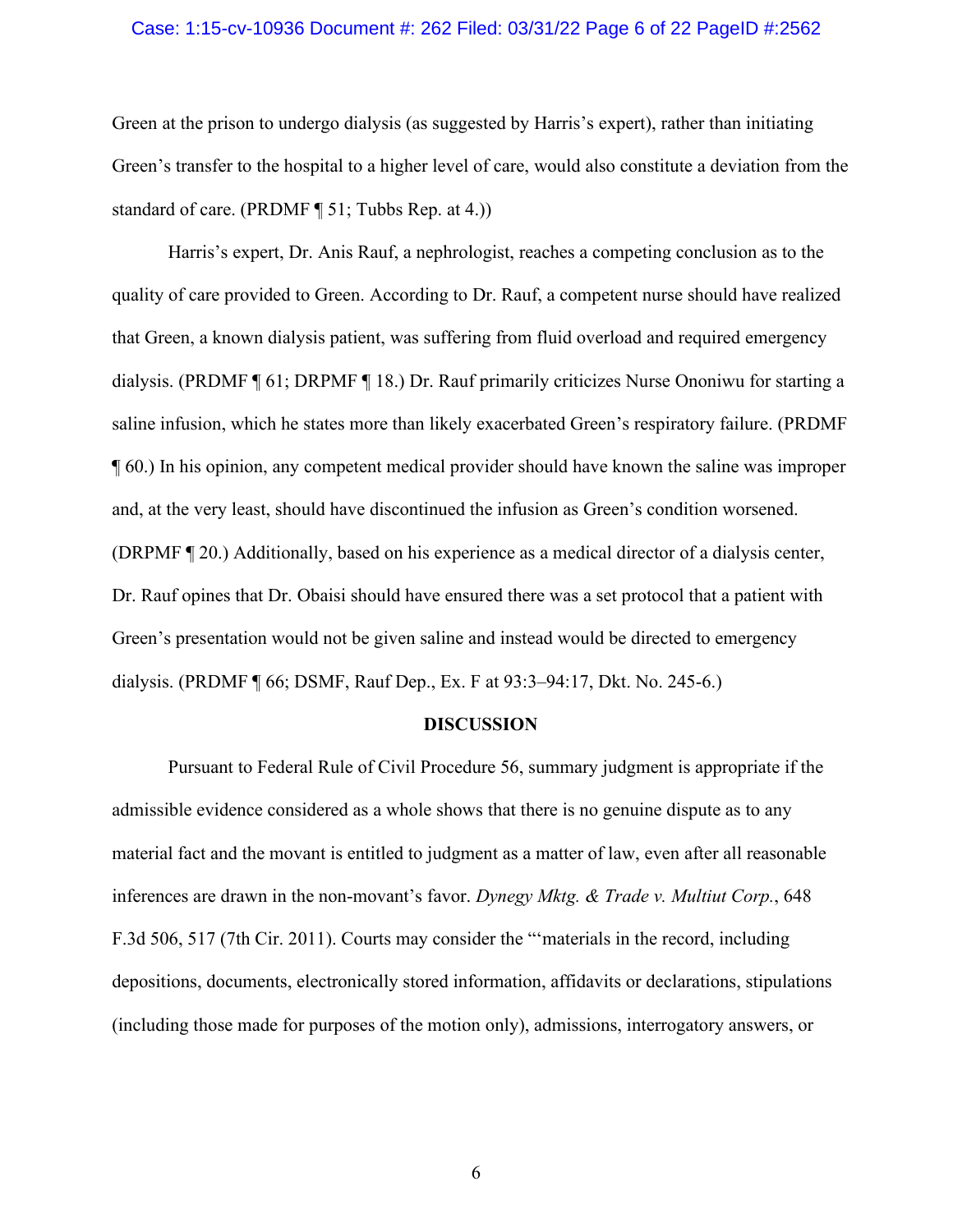### Case: 1:15-cv-10936 Document #: 262 Filed: 03/31/22 Page 7 of 22 PageID #:2563

other materials'" in deciding a motion for summary judgment. *Baines v. Walgreen Co.*, 863 F.3d 656, 661 (7th Cir. 2017) (quoting Fed. R. Civ. P. 56(a)).

# **I. Deliberate Indifference Claim Against Nurse Ononiwu (Count I)**

Defendants first seek summary judgment on the deliberate indifference claim against Nurse Ononiwu. "[D]eliberate indifference to serious medical needs of prisoners constitutes the 'unnecessary and wanton infliction of pain' proscribed by the Eighth Amendment." *Estelle v. Gamble*, 429 U.S. 97 (1976) (quoting *Gregg v. Georgia*, 328 U.S. 153, 173 (1976)) "To prevail on a deliberate-indifference claim, the plaintiff must prove that he suffered from (1) an objectively serious medical condition to which (2) a state official was deliberately, that is subjectively, indifferent." *Whiting v. Wexford Health Sources, Inc.*, 839 F.3d 658, 662 (7th Cir. 2016) (internal quotation marks omitted). The parties here do not dispute that Green, who suffered from end-stage renal disease and severe hypertension, had a serious medical condition. Rather, the parties disagree as to whether Harris has "provide[d] evidence that [the defendant] *actually* knew of and disregarded a substantial risk of harm." *Petties v. Carter*, 836 F.3d 722, 728 (7th Cir. 2016) (citing *Farmer v. Brennan*, 511 U.S. 825, 837 (1994)) (emphasis in original).

The plaintiff bears the burden of demonstrating deliberate indifference, and the bar the plaintiff must clear to do so is high. *Roe v. Elyea*, 631 F.3d 843, 857 (7th Cir. 2011). "[E]valuating the subjective state-of-mind element can be difficult," particularly when a medical professional is accused of providing inadequate, rather than no, treatment. *Whiting*, 839 F.3d at 662. While an inmate "need not establish that prison officials actually intended harm to befall him from the failure to provide adequate care," negligence or inadvertence is not enough, as "deliberate indifference is not medical malpractice; the Eighth Amendment does not codify common law torts." *Elyea*, 631 F.3d at 857 (internal quotation marks omitted); *see also King v. Kramer*, 680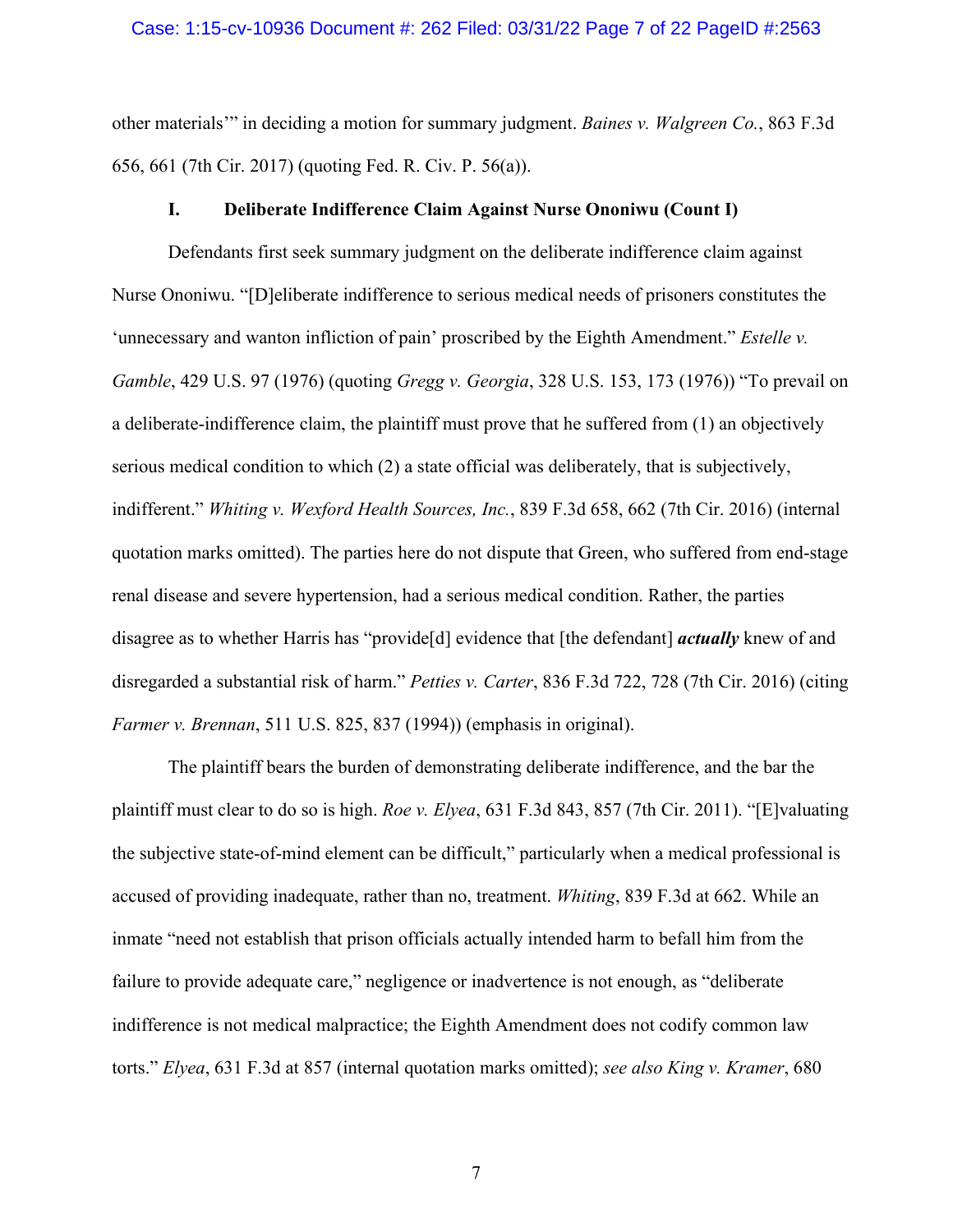F.3d 1013, 1019 (7th Cir. 2012) ("Nevertheless, '[m]edical malpractice does not become a constitutional violation merely because the victim is a prisoner.'") (quoting *Estelle*, 429 U.S. at 106). Thus, it is well-established that for claims of deliberate indifference a "medical professional is entitled to deference in treatment decisions unless no minimally competent professional would have so responded under those circumstances." *Sain v. Wood*, 512 F.3d 886, 894–95 (7th Cir. 2008) (internal quotation marks omitted). And "a prison medical professional faces liability only if his course of treatment is such a substantial departure from accepted professional judgment, practice, or standards as to demonstrate that the person responsible actually did not base the decision on such a judgment." *Campbell v. Kallas*, 936 F.3d 536, 545 (7th Cir. 2019) (internal quotation marks omitted).

Even assuming that Nurse Ononiwu placed the IV for the saline solution and that the infusion directly injured Green by exacerbating his condition,<sup>[5](#page-7-0)</sup> the deliberate indifference claim against her fails as Harris cannot demonstrate that Nurse Ononiwu was aware of, and subsequently disregarded, the risks associated with patients who are volume overloaded. Here, Harris's claim can be summarized as follows: Nurse Ononiwu knew that Green was suffering from volume overload and, despite this, proceeded to start a saline infusion, which any competent medical professional would know would worsen his condition. There is no evidence that Nurse Ononiwu intended to cause Green pain, nor is there any direct evidence that Nurse Ononiwu was informed that Green was suffering from fluid overload and insertion of a saline drip would harm him. Accordingly, to succeed on her claim, Harris must show that Ononiwu's actions were such a departure from accepted professional standards so as to infer subjective awareness of the risk—in

<span id="page-7-0"></span><sup>&</sup>lt;sup>5</sup> As noted, Defendants dispute that Nurse Ononiwu placed the IV and maintain that any infusion of saline solution would have been minimal.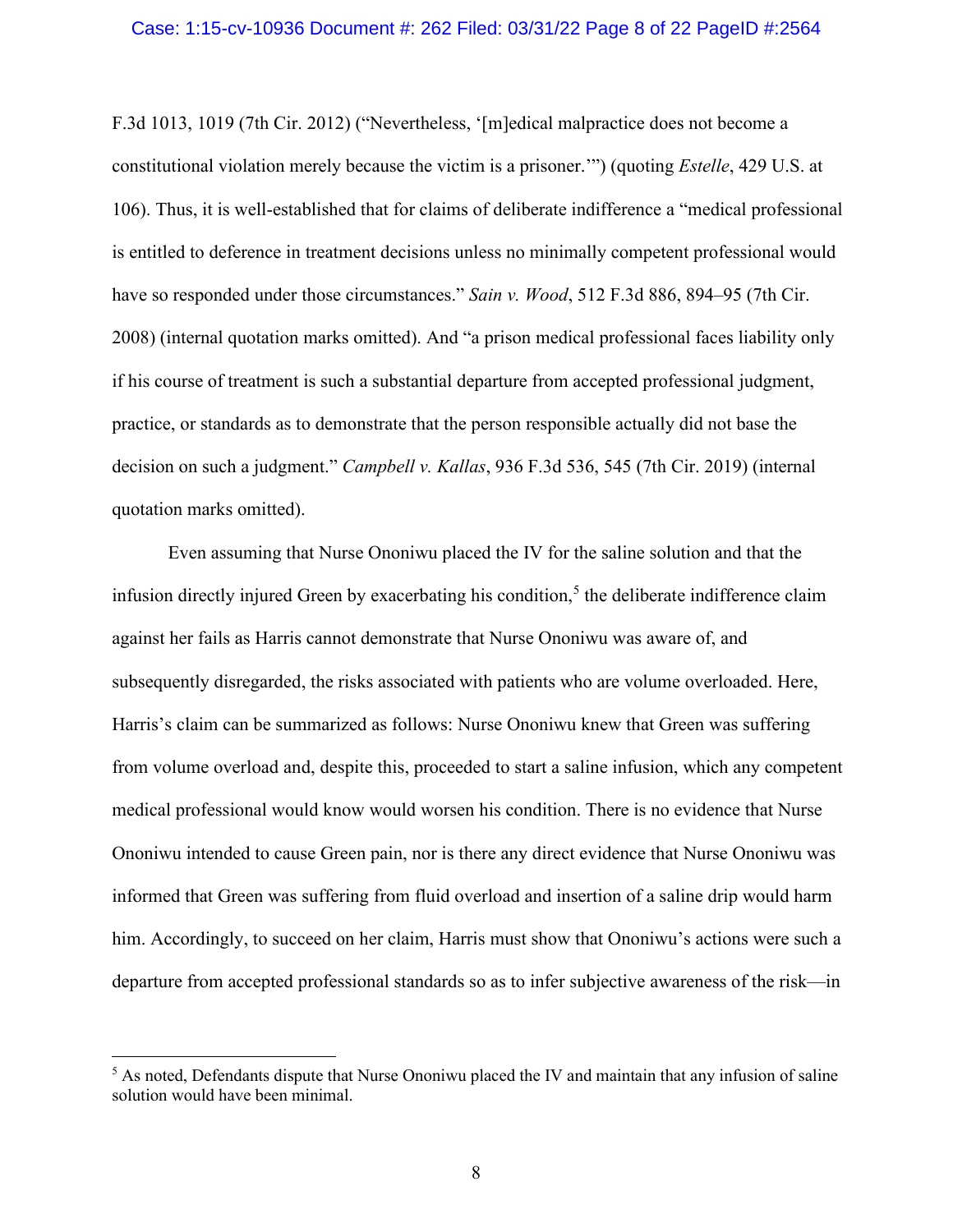# Case: 1:15-cv-10936 Document #: 262 Filed: 03/31/22 Page 9 of 22 PageID #:2565

other words, that no medical professional operating within the bounds of accepted medical practice would fail to diagnose Green as volume overloaded and then begin an IV infusion. *See Estate of Cole v. Fromm*, 94 F.3d 254, 261–62 (7th Cir. 1996).

Yet here, Harris cannot demonstrate that, based on the medical information available to Nurse Ononiwu the night of March 19, 2014, a reasonable jury could infer that Nurse Ononiwu must have known that Green was suffering from volume overload. To support her position, Harris primarily relies upon an expert opinion by Dr. Rauf. According to Dr. Rauf, a competent medical professional who treats dialysis patients would have recognized that Green was volume overloaded and needed emergency dialysis.[6](#page-8-0) (DRPMF ¶ 18) Nurse Ononiwu, however, is *not* a dialysis nurse, nor is there any suggestion that she has experience treating dialysis patients. And Harris provides no basis from which to find that medical professionals without experience in dialysis would know that a patient with Green's symptoms was volume overloaded and needed emergency dialysis. In fact, the record is clear that other medical professionals with whom Nurse Ononiwu interacted that night, including those specializing in renal care, did not recognize that Green required immediate dialysis to treat volume overload. Indeed, Green was only brought to Nurse Ononiwu *after* both the dialysis nurse and tech on duty interacted with him and determined that he should be transferred out of the dialysis room to urgent care. *Cf. Zaya v. Sood*, 836 F.3d 800, 806 (7th Cir. 2016) (noting that a "jury could infer conscious disregard of a risk from a defendant's decision to ignore instructions from a specialist"). Additionally, Nurse Ononiwu discussed Green's condition with Dr. Ahmed, who recommended that Green be transferred to a

<span id="page-8-0"></span><sup>6</sup> For instance, Dr. Rauf testified that "any competent nurse that [he has] been working with that has experience taking care of renal patients should be able to figure [] out" that a dialysis patient with high blood pressure and shortness of breath should be dialyzed immediately (Rauf Dep. at 63:12–21) and that, based on Green's medical presentation, "any standard nephrologist can tell you that means the patient is volume overloaded." (Rauf Dep. at 129: 17–23.)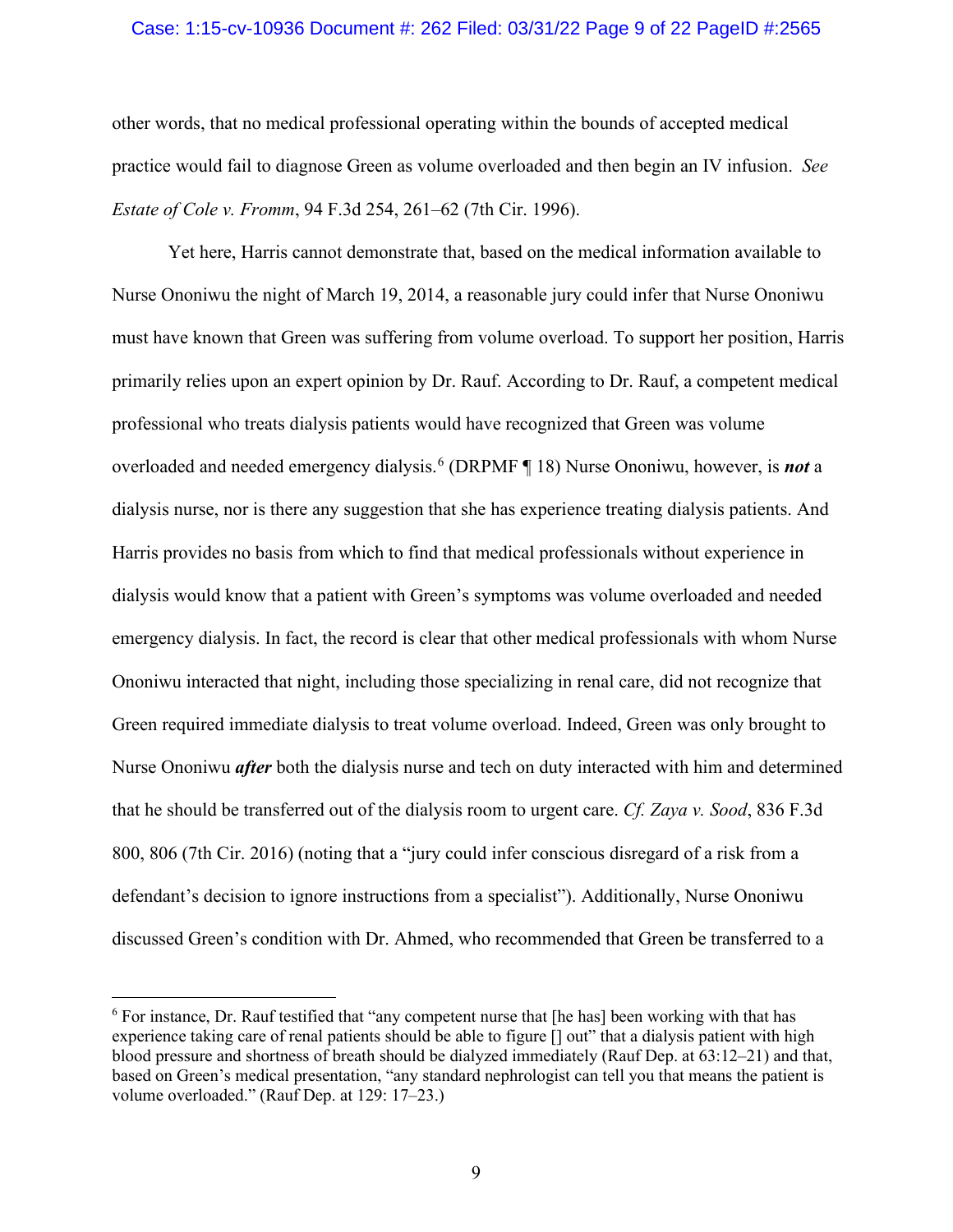# Case: 1:15-cv-10936 Document #: 262 Filed: 03/31/22 Page 10 of 22 PageID #:2566

hospital, not sent back to the dialysis room as would be expected for a volume overloaded patient. Yet to sustain a claim for deliberate indifference against a medical professional, the "treatment received [must be] so blatantly inappropriate as to evidence intentional mistreatment likely to seriously aggravate his condition." *Arnett v. Webster*, 658 F.3d 742, 751 (7th Cir. 2011) (internal quotation marks omitted).

Moreover, Dr. Rauf's own report and testimony confirms that, although he believes Nurse Ononiwu should have recognized Green as being volume overloaded, such a diagnosis was not the only explanation for Green's symptoms. For instance, Dr. Rauf writes that Green "did display symptoms and numerous complaints of SOB [shortness of breath] which *can* be due to fluid overload in the dialysis patient especially if [patient] had inadequate or insufficient or even missed hemodialysis or ultrafiltration. (PSMF, Rauf Rep., Ex 13 at 2, Dkt. No. 249-13.). But that Green's symptoms could have been, or even were likely to have been, caused by volume overload does not mean that failure to diagnose his condition as such satisfies the subjective component of a deliberate indifference claim. *Arnett*, 658 F.3d at 751 (emphasizing that because "deliberate indifference is more than negligence and approaches intentional wrongdoing . . . [a] plaintiff can show that the professional disregarded the need only if the professional's subjective response was so inadequate that it demonstrated an absence of professional judgment" (internal quotation marks omitted)). Dr. Rauf's testimony acknowledges that there are instances where a dialysis patient presenting with a hypertensive crisis like Green would *not* be suffering from volume overload. (*See* Rauf Dep. at 135:11–13 (stating that "nine times out of ten" a patient with Green's medical presentation be suffering from fluid overload).) Put simply, there is nothing in the record by which a reasonably jury could find that Nurse Ononiwu knew Green was suffering from volume overload.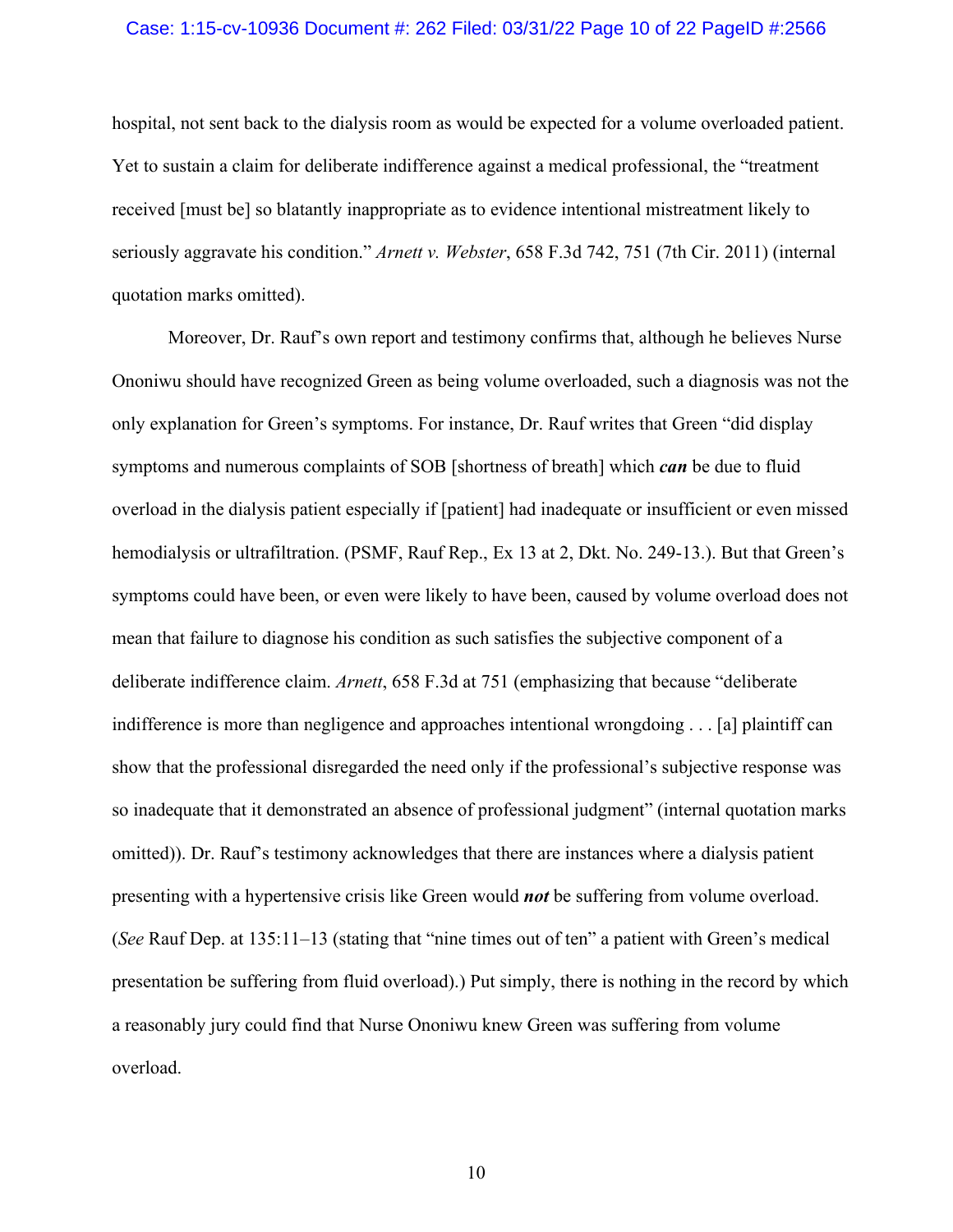# Case: 1:15-cv-10936 Document #: 262 Filed: 03/31/22 Page 11 of 22 PageID #:2567

Yet if Nurse Ononiwu was unaware of Green's condition, then she could not have consciously disregarded the risk that infusing a saline solution posed to his well-being. Indeed, Harris does not argue that, even if Green were *not* volume overloaded, the infusion of a saline drip would have been outside of accepted medical practice. Accordingly, Harris cannot satisfy the required subjective element of a deliberate indifference claim. *See Walker v. Benjamin*, 293 F.3d 1030, 1037 (7th Cir. 2002) (recognizing that a "negligent or inadvertent failure to provide adequate medical care is insufficient to state a section 1983 claim" because such a failure does not suffice to show the required subjective element of an unnecessary and wanton infliction of pain).

Finally, the Court notes that the Complaint also alleges deliberate indifference based on undue delay in treatment, claiming that Nurse Ononiwu failed to address Green's emergency condition promptly. A delay in treatment can demonstrate deliberate indifference. *See Berry v. Peterman*, 604 F.3d 435, 441 (7th Cir. 2010) ("A significant delay in effective medical treatment also may support a claim of deliberate indifference, especially where the result is prolonged and unnecessary pain.") However, a plaintiff must still provide evidence that the defendant acted with the "requisite bad intent" in delaying treatment to support their claim. *See Burton v. Downey*, 805 F.3d 776, 785 (7th Cir. 2015) (finding a two-day delay in dispensing pain medication may constitute negligence but, without more, is not enough to show a culpable mental state for purposes of sustaining a claim for deliberate indifference).

At this stage in the proceedings, it is undisputed that Nurse Ononiwu first became involved in Green's care around 2:00 a.m., and that by 2:05 a.m., she had assessed his vitals, called Dr. Obaisi and then Dr. Ahmed for instruction, and had been directed to and did call an ambulance for Green. While there was a delay of almost an hour between Nurse Ononiwu's phone call and the ambulance's arrival to transport Green to the hospital at 2:50 a.m., Harris puts forward no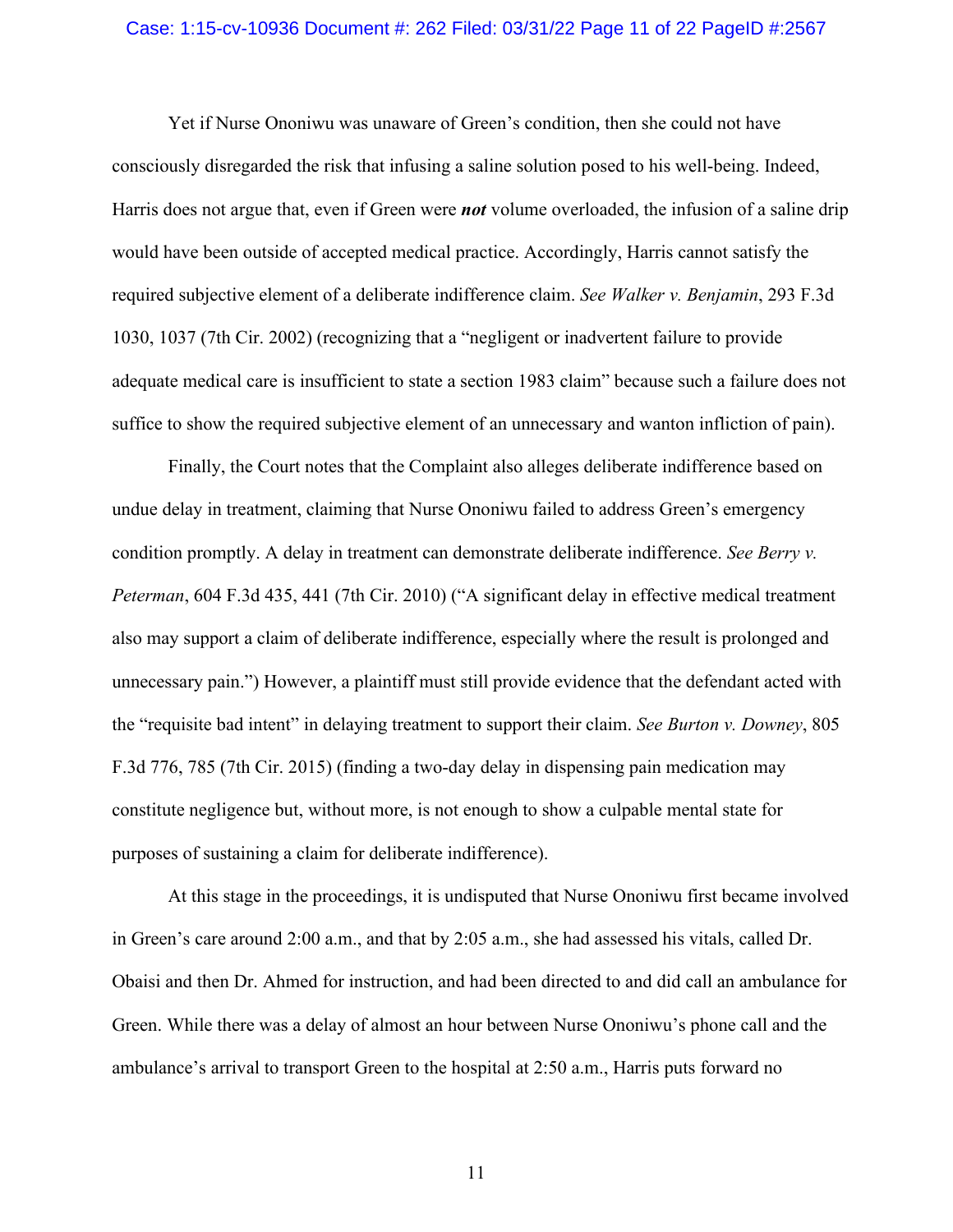# Case: 1:15-cv-10936 Document #: 262 Filed: 03/31/22 Page 12 of 22 PageID #:2568

evidence to suggest that this delay is attributable to any action (or inaction) by Nurse Ononiwu. In short, based on the current record, there is no evidence of an undue delay in treatment by Nurse Ononiwu, let alone evidence that any such delay was caused by her bad intent.

When determining whether summary judgment is appropriate on a claim for deliberate indifference in the medical context, the Court "must remain sensitive to the line between malpractice and treatment that is so far out of bounds that it was blatantly inappropriate or not even based on medical judgment." *King*, 680 F.3d at 1019. Here, because no reasonable jury could find that Nurse Ononiwu's alleged actions so departed from accepted professional judgment, practice, or standards so as to demonstrate the subjective state-of-mind element required for a deliberate indifference claim, summary judgment in favor of Defendants is warranted.

# **II. Illinois Wrongful Death Claim Against Nurse Ononiwu (Count II)**

Defendants also seek summary judgment on Harris's claim under the Illinois Wrongful Death Act, 740 ILCS 180/1 *et seq.*, against Nurse Ononiwu. To maintain such a cause of action, the plaintiff must allege that the defendant owed a duty to the decedent, that the defendant breached that duty, that the breach of duty proximately caused the decedent's death, and that pecuniary damages occurred to persons designated by statute. *Rodgers v. Cook Cty.*, 998 N.E.2d 164, 172 (Ill. App. Ct. 2013). When the claim involves allegations of medical malpractice, as it does here, the plaintiff must establish "(1) the proper standard of care against which a physician's conduct is measured, (2) a negligent failure to comply with the applicable standard of care, and (3) a resulting injury proximately caused by the physician's lack of skill or care." *Ford-Sholebo v. United States*, 980 F. Supp. 2d 917, 980 (N.D. Ill. 2013) (citing *Sullivan v. Edward Hosp.*, 806 N.E.2d 645, 653 (Ill. 2004)). The bar to support a claim of medical malpractice is lower than that required for deliberate indifference. *See Petties*, 836 F.3d at 729 ("[B]latant disregard for medical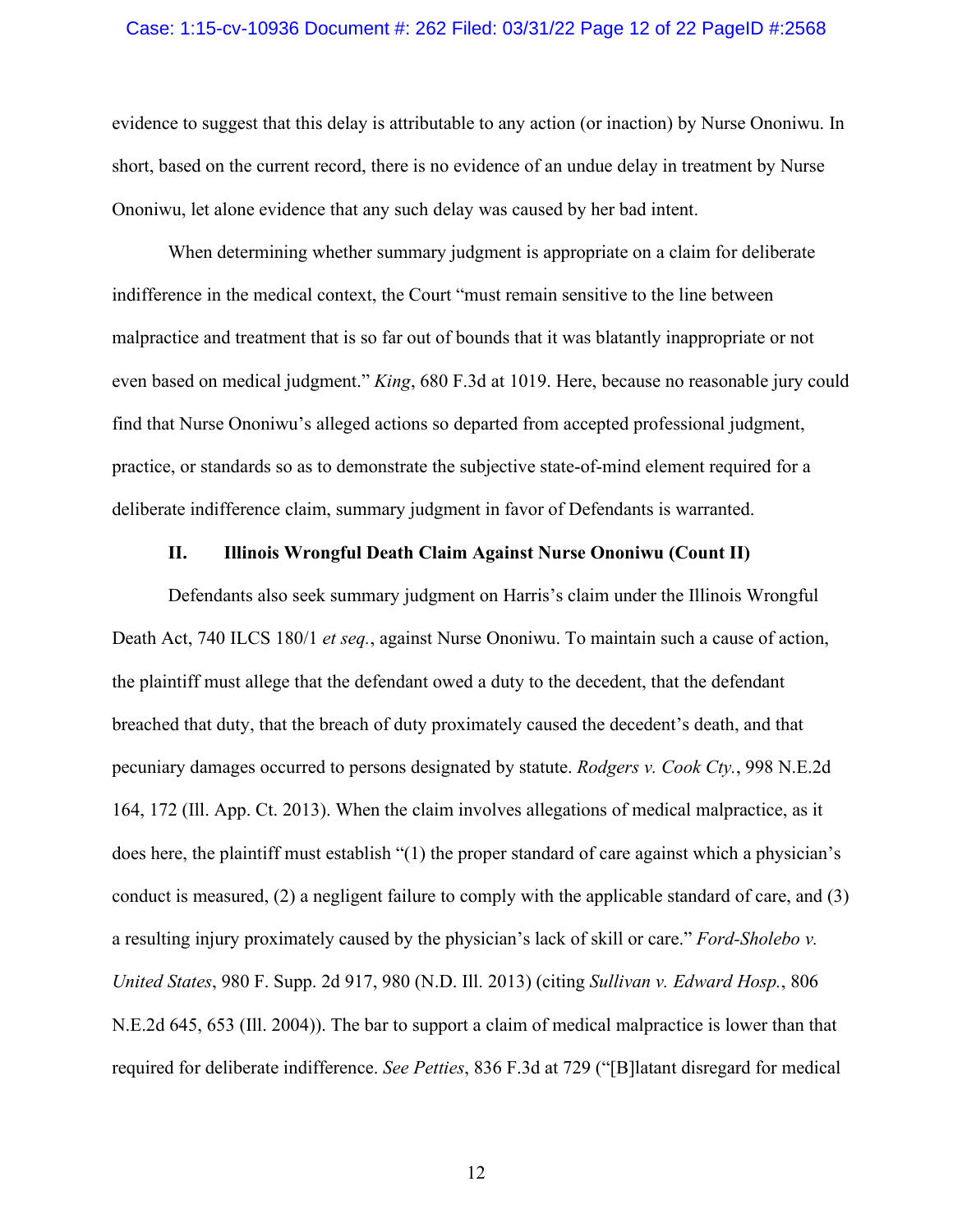# Case: 1:15-cv-10936 Document #: 262 Filed: 03/31/22 Page 13 of 22 PageID #:2569

standards could support a finding of mere medical malpractice, or it could rise to the level of deliberate indifference, depending on the circumstances."). And typically, the "standard of care must be established through expert medical testimony." *Chiero v. Chi. Osteopathic Hosp.*, 392 N.E.2d 203, 208 (Ill. App. Ct. 1979).

The primary basis for the wrongful death claim against Nurse Ononiwu is the same as that for the deliberate indifference claim—namely, that she improperly started a saline infusion that more than likely exacerbated Green's condition and resulted in his death.<sup>[7](#page-12-0)</sup> Defendants contend that this claim must fail as Nurse Ononiwu testified that a team of nurses, rather than her, was responsible for placing and monitoring the IV. According to Defendants, Harris provides no evidence with which to dispute this testimony but instead relies solely on challenges to Nurse Ononiwu's credibility.

It is true that, although "evaluations of witness credibility are inappropriate at the summary judgment stage," a plaintiff may not solely rely on a challenge to witness credibility, without providing any independent facts, to support her claim. *Springer v. Durflinger*, 518 F.3d 479, 484 (7th Cir. 2008). But Harris does not simply challenge Nurse Ononiwu's motives in questioning the veracity of her testimony. As Harris notes, Nurse Ononiwu's testimony is contradicted, at least in part, by other portions of the record. For instance, while Nurse Ononiwu testified that she was accompanied by a male technician that night, dialysis tech Martin stated that Nurse Ononiwu was alone when Green was dropped off at urgent care. Additionally, Nurse Ononiwu was the only individual to record any medical notes from the incident, and those notes do not reference the

<span id="page-12-0"></span> $<sup>7</sup>$  The Complaint also alleges that Nurse Ononiwu negligently failed to transfer Green immediately to a</sup> hospital. As discussed above, the record shows that Nurse Ononiwu called an ambulance within five minutes of taking over Green's care, and Harris no longer appears to advance the argument that any delay in treatment suffered by Green is attributable to Nurse Ononiwu.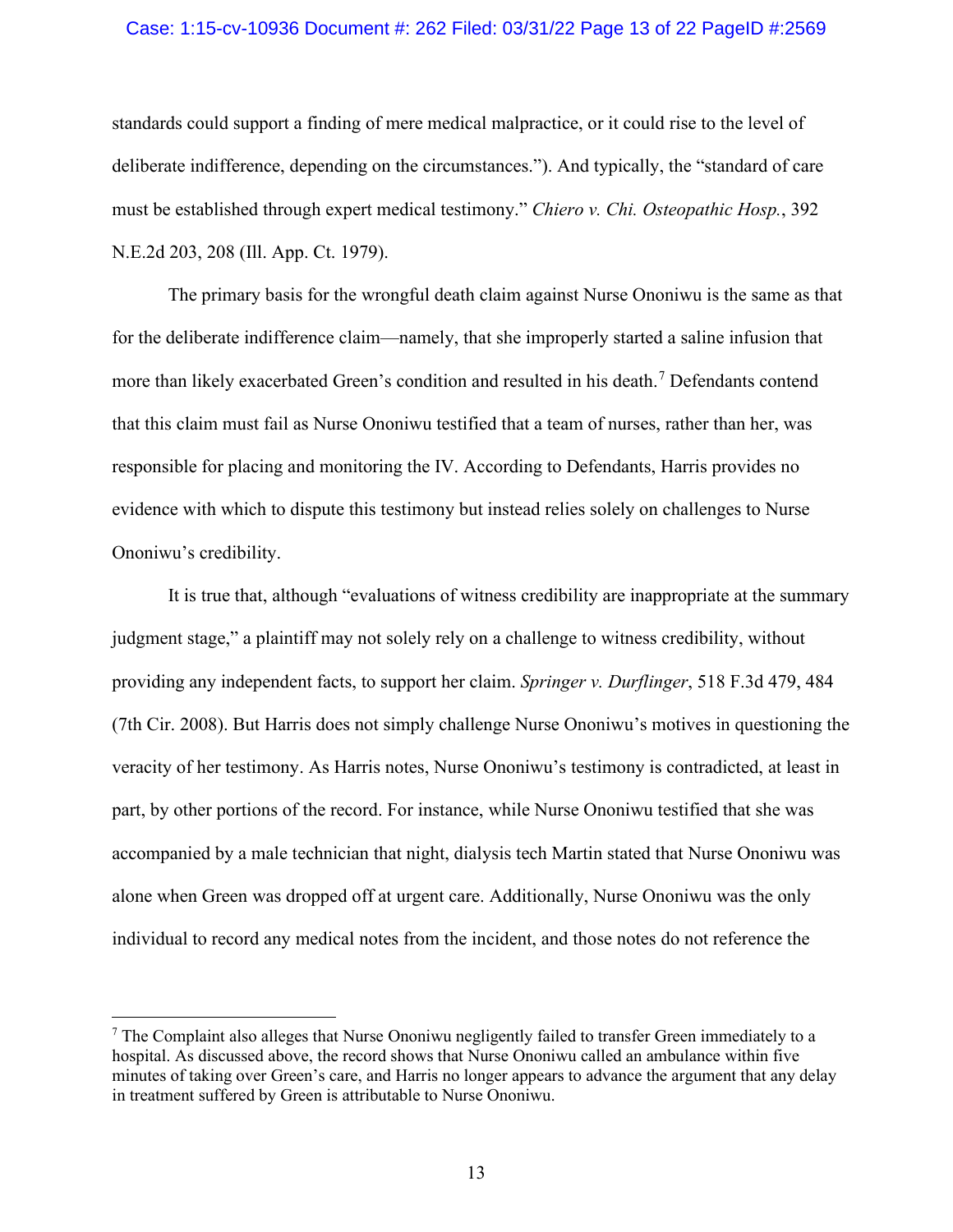# Case: 1:15-cv-10936 Document #: 262 Filed: 03/31/22 Page 14 of 22 PageID #:2570

presence of any other care provider (although they do mention Nurse Ononiwu's attempted call to Dr. Obaisi and discussion with Dr. Ahmed). Although Nurse Ononiwu provides an explanation for the lack of documentation regarding others' involvement, the medical notes provide an independent basis for questioning her version of events. At the very least, Harris has provided "some shred of affirmative evidence to call into question" Nurse Ononiwu's credibility such that summary judgment is not appropriate. *Cichon v. Exelon Generation Co., LLC*, 401 F.3d 803, 815 (7th Cir. 2005) (finding that summary judgment in the defendant's favor was required when the plaintiff's only evidence was that the defendant's witness was not worthy of belief).

Defendants nonetheless maintain that they are entitled to summary judgment even assuming that Nurse Ononiwu started the saline infusion, because no reasonable jury could conclude that action was either negligent or injured Green. In support of this position, Defendants point to the opinions of both Dr. Tubbs and Dr. Leehey finding that the insertion of the IV was both within the standard of care and unlikely to have harmed Green. Yet in reaching those conclusions, both experts routinely construe the facts in the light most favorable to Nurse Ononiwu. For instance, both Dr. Tubbs and Dr. Leehey write that the most likely interpretation of the medical notes is that the IV was inserted simply to preserve IV access. Under that version of events, any drip rate of a saline solution would likely be so minimal as to have little to no impact on Green's condition. Those conclusions, however, are not based on undisputed facts but rather each expert's interpretation as to the purpose of the insertion of the IV line. Similarly, both experts assume a minimal IV drip rate for the saline solution. Yet the actual drip rate was never recorded, and so the experts' assumptions are based largely on speculation. And the determination of the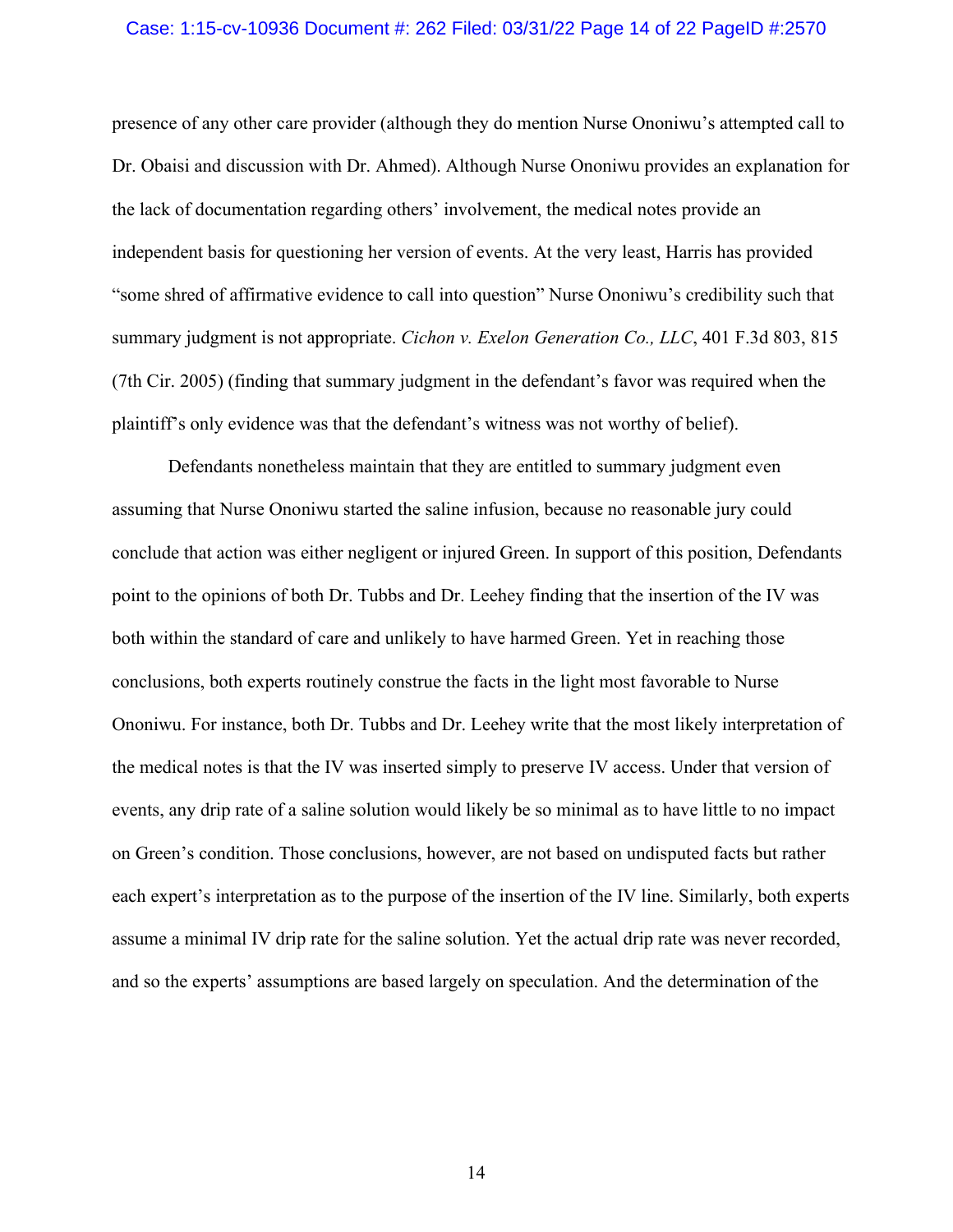# Case: 1:15-cv-10936 Document #: 262 Filed: 03/31/22 Page 15 of 22 PageID #:2571

drip rate is critical. In his deposition, Dr. David McFadden, a nephrologist,  $8$  expressly noted that the effect of running a saline infusion on a patient like Green "depends on the rate." (DRPMF, McFadden Dep., Ex. 9 at 58:21–59:8, Dkt. No. 249-9.) At the summary judgment stage, the Court must draw all inferences from the evidence in favor of Harris, not Nurse Ononiwu. Defendants' experts were not so constrained and thus their reports do not resolve the factual dispute over whether regarding the reason the IV drip was inserted. *See Williams v. Mary Diane Schwarz, P.A.*, No. 15 C 1691, 2018 WL 1961143, at \*6 (N.D. Ill. Apr. 26, 2018) (noting that reports submitted by a defendant's retained experts could not support summary judgment in part because the experts adopted the defendant's version of events when it conflicted with that of the plaintiff).

Further undermining Defendants' position is Harris's submission of a competing expert report by Dr. Rauf. In Dr. Rauf's opinion, the medical notes indicate not that an IV was placed only to ensure later access, but that a saline infusion of a medically significant amount was given to Green. According to Dr. Rauf, Nurse Ononiwu should have recognized that Green, a dialysis patient suffering from end-stage renal failure, was experiencing volume overload rather than a cardiac emergency. Where a patient is volume overloaded, any infusion such as the one allegedly given by Nurse Ononiwu would be, in Dr. Rauf's opinion, a deviation from the standard of care that would exacerbate the patient's already critical condition. Moreover, Dr. Rauf criticizes Nurse Ononiwu not only for the saline infusion, but also for the failure to order emergency dialysis. In his view, as well as Dr. McFadden's, the proper course of treatment would have been emergency dialysis (if possible).

<span id="page-14-0"></span><sup>8</sup> In 2014, Dr. McFadden was contracted by NaphCare to serve as a consulting nephrologist to several prisons, including Stateville. (DRPMF ¶ 4; McFadden Dep. at 12:24–14:11.)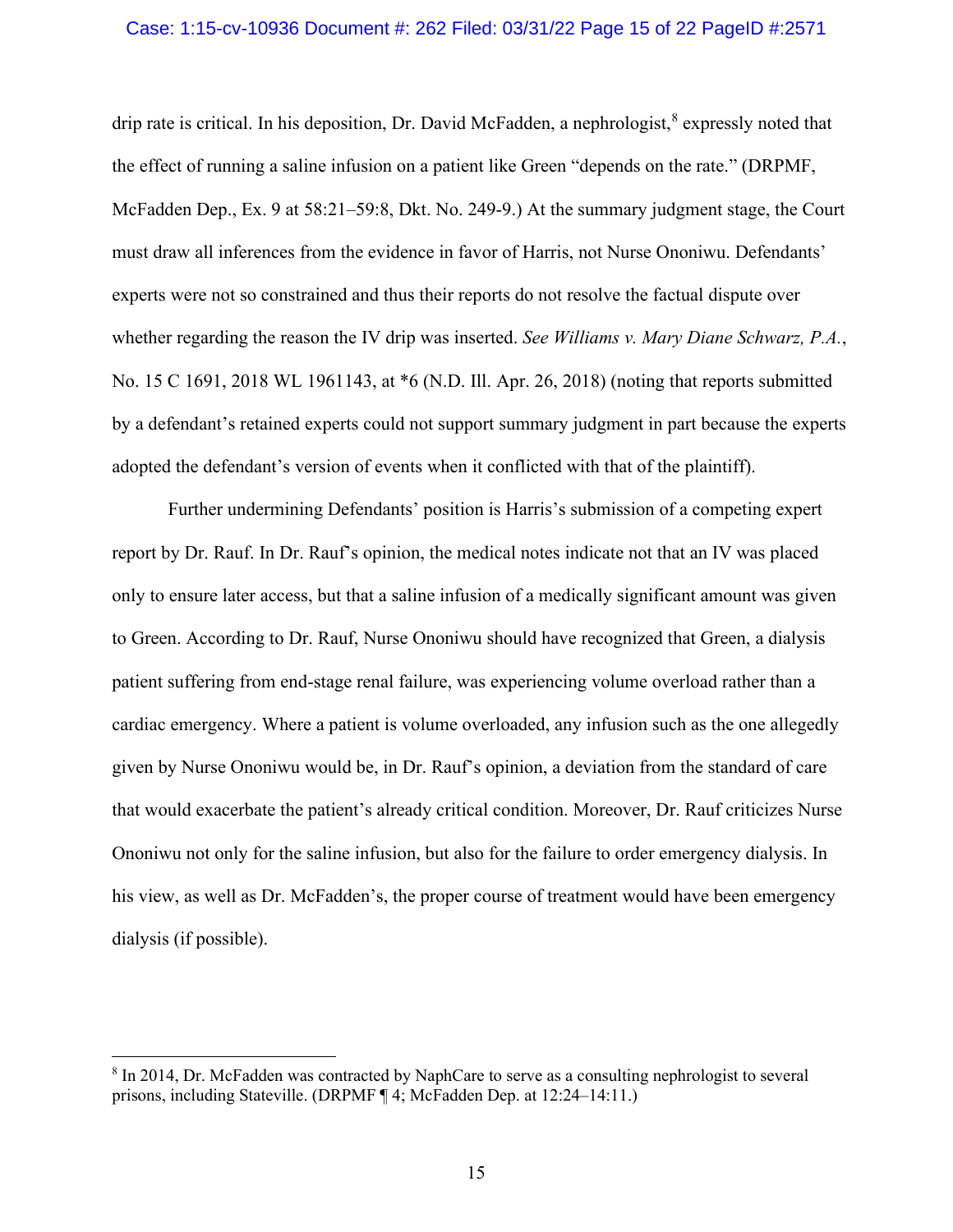# Case: 1:15-cv-10936 Document #: 262 Filed: 03/31/22 Page 16 of 22 PageID #:2572

Defendants do not argue that such treatment was not available, but instead again refer to their own experts' opinions that Green received appropriate treatment. However, it is not for the Court to determine, at this stage, which expert's findings are entitled to more weight. *See Giles v. Ludwig*, No. 12-v-6746, 2014 WL 4358475, at \*3 (N.D. Ill. Sept. 3, 2014) ("Resolution of competing experts' opinions requires credibility determinations that are inappropriate for the Court to engage in at the summary judgment stage."). Because Harris has shown that there is a genuine dispute of material fact as to whether Nurse Ononiwu was responsible for the saline infusion and whether that infusion constituted medical malpractice that injured Green, the Court denies Defendants' motion for summary judgment as to Count II.

Defendants correctly note, however, that even if Harris's claim goes forward, Harris cannot recover punitive damages. The Healing Art Malpractice Act ("HAMA"), 735 ILCS 5/2- 1115, states that "[p]unitive damages [are] not recoverable in healing art and legal malpractice cases." *See also Fitzgerald v. Roberts*, No. 17 CV 9284, 2019 WL 3231387 at \*3 (N.D. Ill. July 18, 2019) (finding that plaintiffs were statutorily barred from pursuing punitive damages, even for intentional misconduct claims, against medical defendants, noting that "HAMA is broad" and "pertains to all medical malpractice actions"). Nurse Ononiwu's conduct as a registered nurse in providing (or failing to provide) medical care to Green undoubtedly falls within the meaning of "medical . . . or other healing art malpractice." 735 ILCS 5/2-1704. Indeed, Harris does not appear to dispute this point. Thus, while the Court denies summary judgment as to the claim against Nurse Ononiwu, Harris is limited to recovering compensatory damages only.

# **III. Illinois Wrongful Death Claim Against Dr. Obaisi (Count III)**

Defendants also seek summary judgment on the medical malpractice claim against Dr. Obaisi, brought pursuant to the Illinois Wrongful Death Act and grounded in medical malpractice.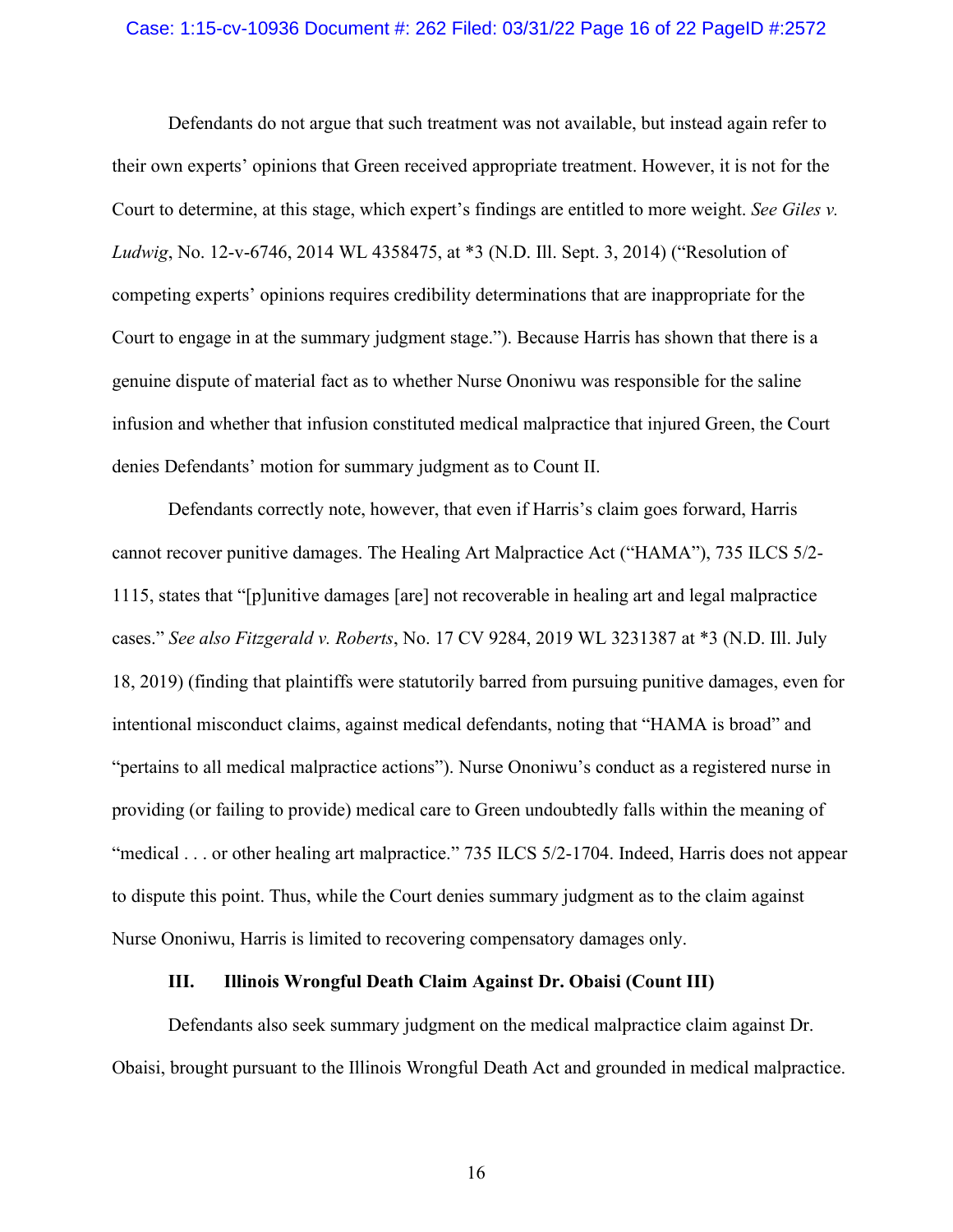# Case: 1:15-cv-10936 Document #: 262 Filed: 03/31/22 Page 17 of 22 PageID #:2573

As has already been noted, to prevail, Harris must prove (1) the proper standard of care for the defendant medical care provider, (2) a negligent failure to comply with that standard, and (3) a resulting injury proximately caused by the defendant's lack of skill or care. *Jinkins v. Evangelical Hosps. Corp.*, 783 N.E.2d 123, 126–27 (Ill. App. Ct. 2002). Harris advances two theories under which Dr. Obaisi is allegedly liable; the Court addresses each in turn.

First, Harris contends that Dr. Obaisi breached the duty of care by failing to answer Nurse Ononiwu's phone call and provide the medical staff at Stateville with direction regarding Green's care on the night of March 19, 2014. But Harris is unable to demonstrate that Dr. Obaisi had any duty to answer the phone that night. To support her contention, Harris points to a Wexford policy stating that a Wexford physician is to be available for consultation twenty-four hours a day, seven days a week. But this policy does not specify that *Dr. Obaisi* must be on call, only that *some* Wexford physician must be available. As Dr. Neil Fisher, the corporate medical director for quality management and pharmacy for Wexford, testified, Wexford had designated on-call individuals. (PRDMF ¶ 36.) Harris provides no evidence that Dr. Obaisi was that individual. In any event, the procedure in place at IDOC was first to call Dr. Obaisi, and then, if he could not be reached, Dr. Ahmed, the Medical Director at the on-site receiving institution. When Nurse Ononiwu was unable to reach Dr. Obaisi immediately, she followed Wexford policy and called (and reached) Dr. Ahmed. Harris does not assert, and nothing in the record supports, that Dr. Ahmed was an unqualified substitute or otherwise unable to provide appropriate direction.<sup>[9](#page-16-0)</sup> Accordingly, no reasonable jury could find that Green suffered harm because Dr. Obaisi did not pick up one phone call and liability cannot rest upon this theory.

<span id="page-16-0"></span><sup>9</sup> The Court also notes that Harris has not asserted any claims against Dr. Ahmed in relation to Green's care, including for instructing Nurse Ononiwu to transfer Green to a hospital rather than initiating emergency dialysis.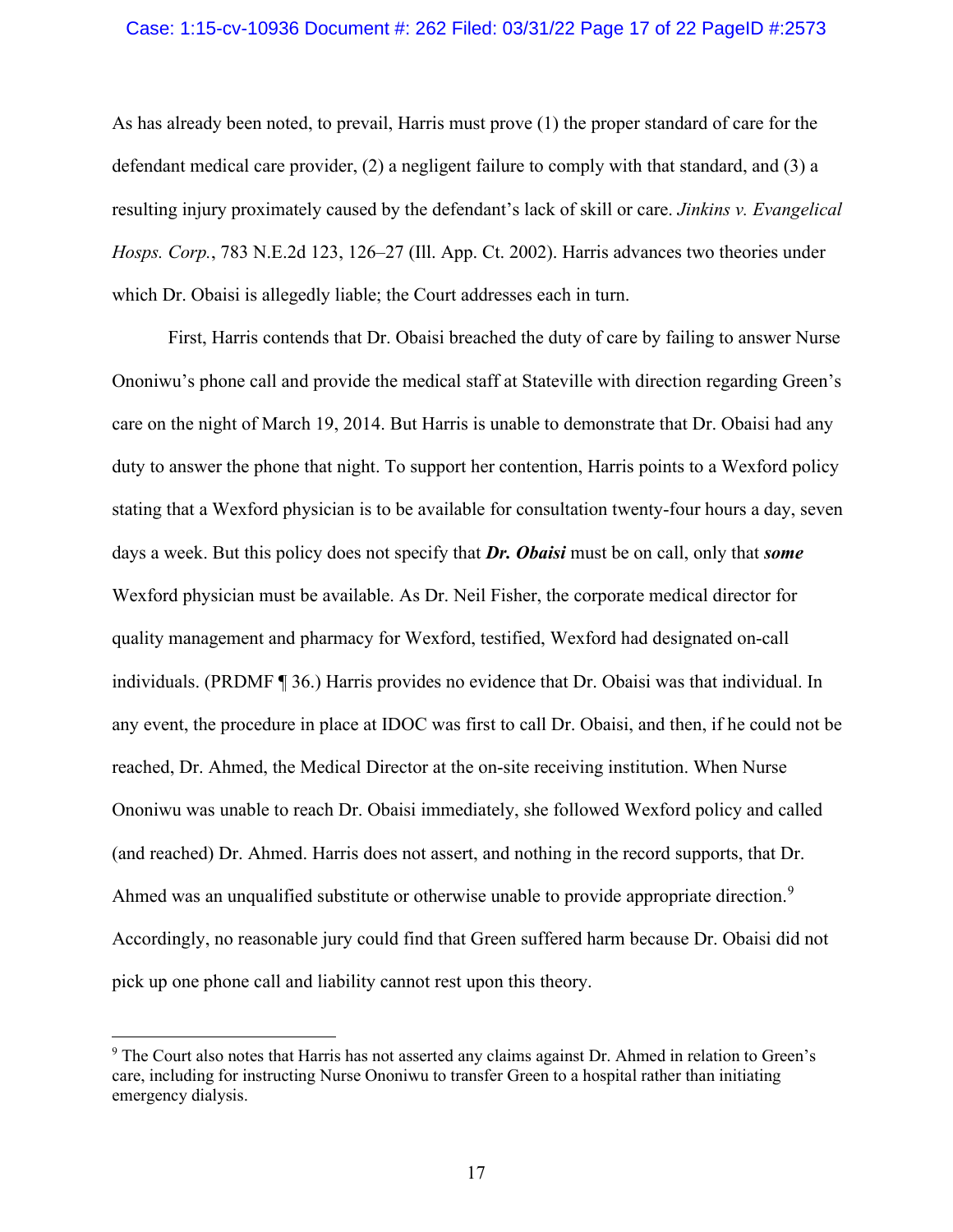# Case: 1:15-cv-10936 Document #: 262 Filed: 03/31/22 Page 18 of 22 PageID #:2574

Harris's second theory of liability is founded not on Dr. Obaisi's role as a clinician the night of March 19, 2014, but his role as Medical Director for Stateville.<sup>[10](#page-17-0)</sup> Specifically, Harris asserts that Dr. Obaisi had a duty to properly train medical staff, including Nurse Ononiwu, on how to respond to a patient like Green. But the record shows that Dr. Obaisi's main responsibility was providing clinical care, although his position also involved some administrative responsibilities such as participating in utilization management, <sup>[11](#page-17-1)</sup> collegial discussions in his role as a clinician and medical director, and attending statewide quarterly meetings for IDOC alongside other individuals involved in correctional medical care. (*See* PRDMF, Fisher Dep., Ex. B at 39:11–41:4, Dkt. No. 245-2.)

Harris fails to offer any evidence to rebut Defendants' claim that Dr. Obaisi's role as medical director was chiefly clinical in nature and not related to overseeing or training. Harris attempts to rely on the deposition of Dr. Fisher to support her position, but his testimony supports Defendants, not Harris. When asked whether Dr. Obaisi's duties included the training of nursing staff, Dr. Fisher responded that Dr. Obaisi may have been asked to train some individuals and that he served as a resource for individual nurses with questions. According to Dr. Fisher, this was the extent to which Dr. Obaisi would be responsible for any training. But that Dr. Obaisi might have trained individual nurses (on request) does not mean that he was responsible for overseeing the training program for all nurses at Stateville.

<span id="page-17-0"></span><sup>&</sup>lt;sup>10</sup> In her Fourth Amended Complaint, Harris also claims that Dr. Obaisi failed to provide regular and appropriate dialysis to Green. As has already been discussed, however, NaphCare, not Wexford or Dr. Obaisi, was in charge of dialysis treatments at Stateville.

<span id="page-17-1"></span> $11$  As described by Dr. Fisher, utilization management is the review of off-site care expenses (especially those related to hospital services). (Fisher Dep. at 11:21–25.)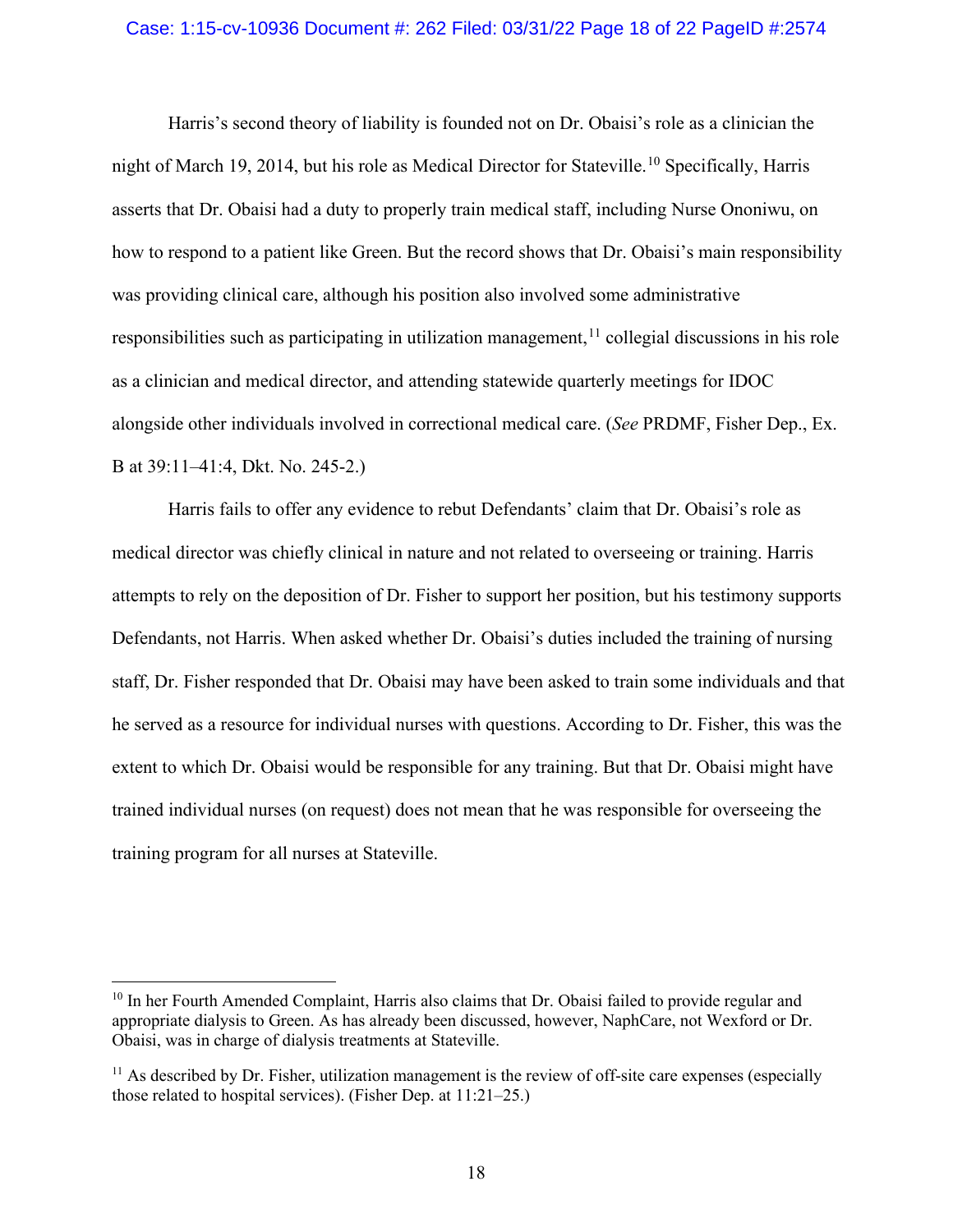## Case: 1:15-cv-10936 Document #: 262 Filed: 03/31/22 Page 19 of 22 PageID #:2575

Harris next points to Dr. Rauf's opinion that Dr. Obaisi, as the medical director, had a duty to train and supervise the nursing staff and should have developed protocols to ensure that any patient experiencing volume overload would be directed to emergency dialysis and would not receive an infusion of saline. But Dr. Rauf's opinion is admittedly based not on any knowledge of Dr. Obaisi's assigned job responsibilities but rather on his own experience as a medical director of a private dialysis center. Under Illinois law, when considering whether a defendant's actions in a medical malpractice case fell below the standard of care, the "relevant consideration is the 'degree of knowledge, skill, and care which a reasonably well-qualified physician *in the same or similar community* would bring to a *similar case under similar circumstances*.'" *Johnson v. United States*, 65 F.Supp.3d 595, 607–08 (N.D. Ill. 2014) (quoting *Purtill v. Hess*, 489 N.E.2d 867, 872 (Ill. 1986)) (emphasis added). Neither Harris nor Dr. Rauf provides a basis from which to assume that the duties of the medical director of a private dialysis clinic are analogous or similar to those of a medical director of a correctional facility. Simply put, there is no reason to believe that positions titled "medical director" are equivalent across clinical contexts. Harris cannot create a genuine dispute of material fact as to Dr. Obaisi's duties as Stateville's medical director merely because, in other non-correctional environments, a position titled "medical director" was responsible for training and supervising staff. This is especially the case when, as here, Defendants have provided evidence expressly delineating the scope of the disputed duties.

Finally, Harris asserts that Dr. Obaisi breached his duty to participate in quality improvement programs that required review of any critical care incidents by failing to include Green's medical file in any such discussions. Harris relies upon an IDOC directive stating that the Agency Medical Director is responsible for developing such programs and must participate in monthly reviews of the appropriateness of care provided to patients in specific situations,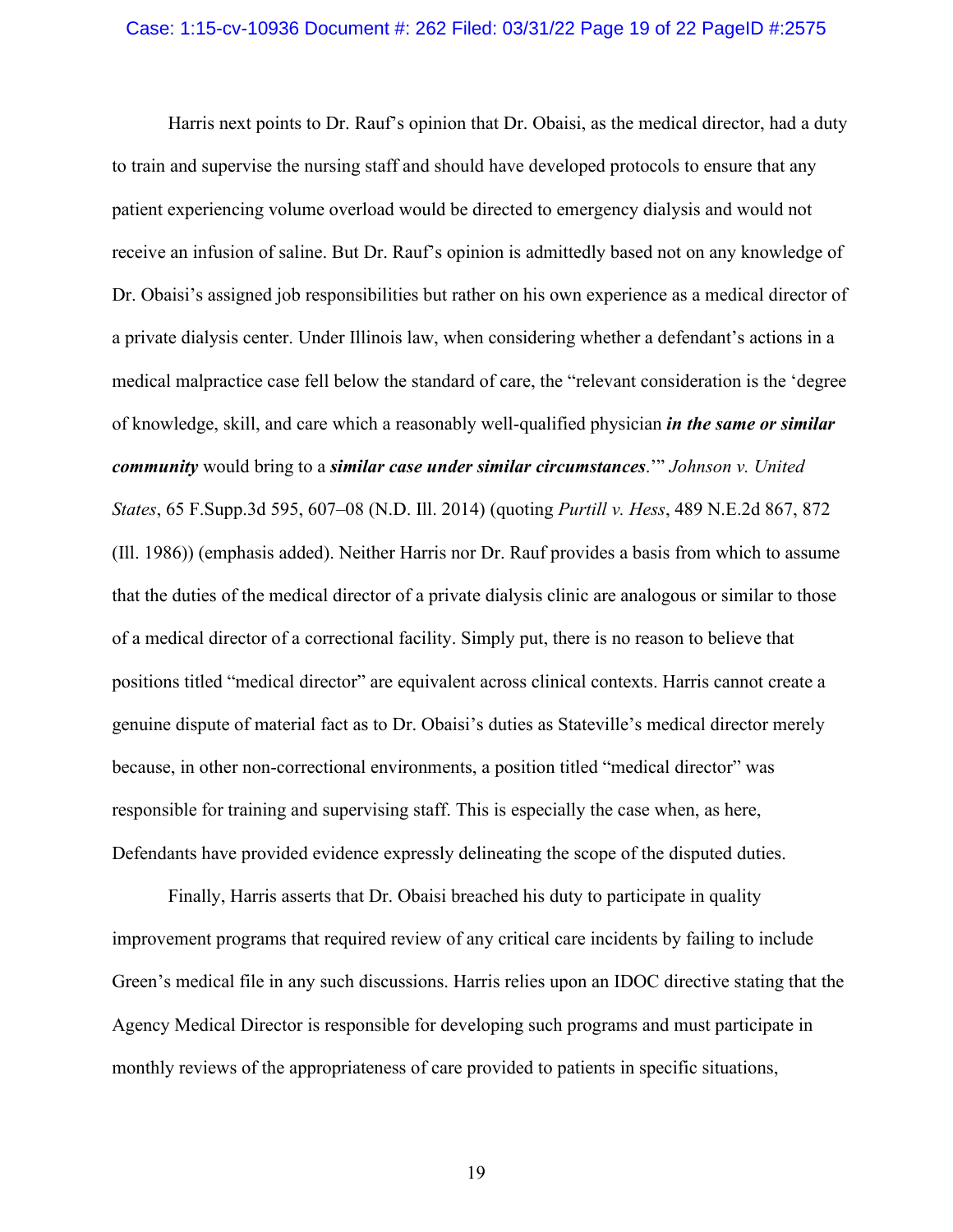# Case: 1:15-cv-10936 Document #: 262 Filed: 03/31/22 Page 20 of 22 PageID #:2576

including visits to the emergency room. (DRPMF ¶ 39.) Critically, however, Harris fails to explain how Dr. Obaisi's failure to include Green's medical file in any of these discussions resulted in actionable harm.

Because there is no dispute of material fact as to whether Dr. Obaisi breached a duty to Green or that Green suffered harm as a result, the Court grants summary judgment in favor of Dr. Obaisi's representative on Count III.

# **IV. Illinois Wrongful Death Claim Against Wexford (Count IV)**

Finally, Harris asserts a claim against Wexford pursuant to the Illinois Wrongful Death Act by and through its employees (here, Nurse Ononiwu and Dr. Obaisi). For the reasons given above, the claim against Nurse Ononiwu survives summary judgment while the claim against Dr. Obaisi does not. Thus, summary judgment for Wexford is inappropriate at this time, although Wexford may only be liable on the basis of the alleged negligence of Nurse Ononiwu.

In her briefs, Harris also advances the argument that Wexford is independently liable for the failure to administer Green's hypertension medication properly leading up to his death. Specifically, Harris suggests that Wexford's policies were unclear and resulted in Green only receiving one (out of four) medications in the days before he experienced hypertensive crisis and volume overload. However, "a party may neither amend its pleadings by argument in opposition to summary judgment nor introduce new theories of liability in opposition to summary judgment." *Colbert v. City of Chicago*, 851 F.3d 649, 656 (7th Cir. 2017) (internal quotation marks omitted). While plaintiffs can alter or amend legal theories without formal amendment, the factual basis for those claims must be included in the complaint. *Chessie Logistics Co. v. Krinos Holdings, Inc.*, 867 F.3d 852, 859 (7th Cir. 2017); *see also Whitaker v. Milwaukee Cty., WI*, 772 F.3d 802, 808 (7th Cir. 2014) (describing how advancing a different ground for discrimination or a new theory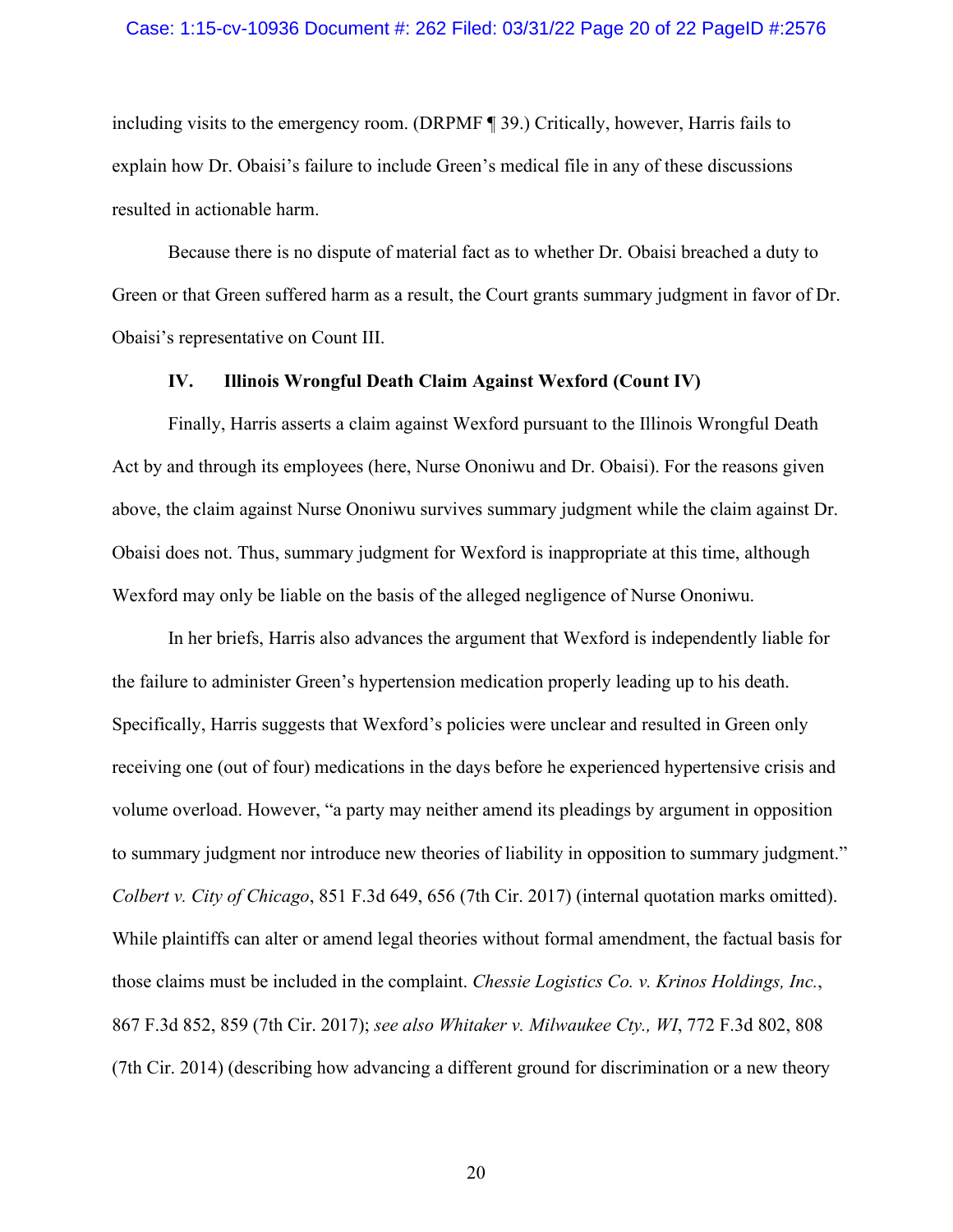# Case: 1:15-cv-10936 Document #: 262 Filed: 03/31/22 Page 21 of 22 PageID #:2577

of retaliation in a plaintiff's briefings on summary judgment constitutes an impermissible attempt to amend a complaint) (citations omitted). "[T]he district court has discretion to deny [a] *de facto*  amendment and to refuse to consider the new factual claims." *Chessie*, 867 F.3d at 860 (citations omitted).

While the Court finds it troubling that Green might not have received all of the medications he required to manage his condition, the claim that Wexford is responsible for this failure is a new factual allegation. Beyond the claims stemming from Nurse Ononiwu's alleged delay in treatment and improper infusion of a saline solution, Harris's Fourth Amended Complaint alleges that Wexford "negligently and carelessly failed to order, review, and provide regular and appropriate dialysis" for Green. (FAC, ¶ 31.) Neither the operative complaint nor earlier ones contain any claims related to the medications received (or not received) by Green. But a claim that Wexford failed to provide appropriate care related to the provision of *dialysis* does not put Wexford on notice that it was facing a claim based on the prescription and administration of Green's *medications*.

Instead, this claim has been raised for the first time in response to Wexford's summary judgment motion. And Wexford's alleged negligence regarding Green's medications appears to have been barely (if at all) addressed in discovery. For instance, although Green's medication administration records were provided to the parties' experts, none of the reports offered opinions as to the importance of those medications or Wexford's responsibility for their distribution.<sup>[12](#page-20-0)</sup> Indeed, it is unclear as to whether Wexford's liability would lie in the failure to prescribe more

<span id="page-20-0"></span> $12$  Dr. Rauf mentions the medications, writing that "[i]t is important to note that Mr. Green was not given the prescription order for these five medications until Dr. Davis created his [sic] discharge paperwork on March 14, 2014. This suggests that Wexford physicians knew he needed multiple medications to manage his HTN [hypertension] but would only provide him with the clonidine in prison." (Rauf Rep. at 2.) But Dr. Rauf gives no opinion as to the standard of care regarding the administration of these medications or that any breach thereof caused Green's medical emergency.